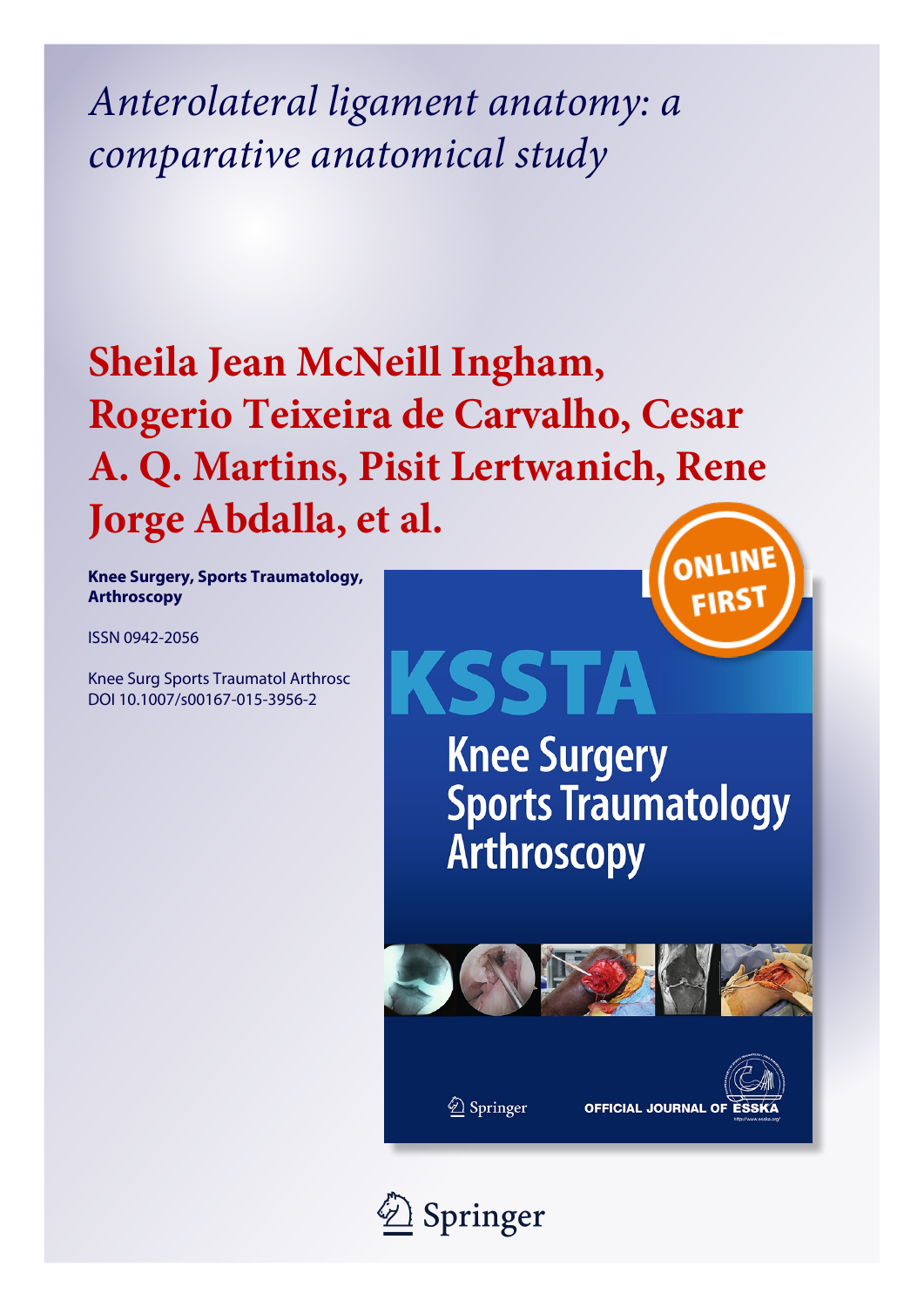**Your article is protected by copyright and all rights are held exclusively by European Society of Sports Traumatology, Knee Surgery, Arthroscopy (ESSKA). This e-offprint is for personal use only and shall not be selfarchived in electronic repositories. If you wish to self-archive your article, please use the accepted manuscript version for posting on your own website. You may further deposit the accepted manuscript version in any repository, provided it is only made publicly available 12 months after official publication or later and provided acknowledgement is given to the original source of publication and a link is inserted to the published article on Springer's website. The link must be accompanied by the following text: "The final publication is available at link.springer.com".**

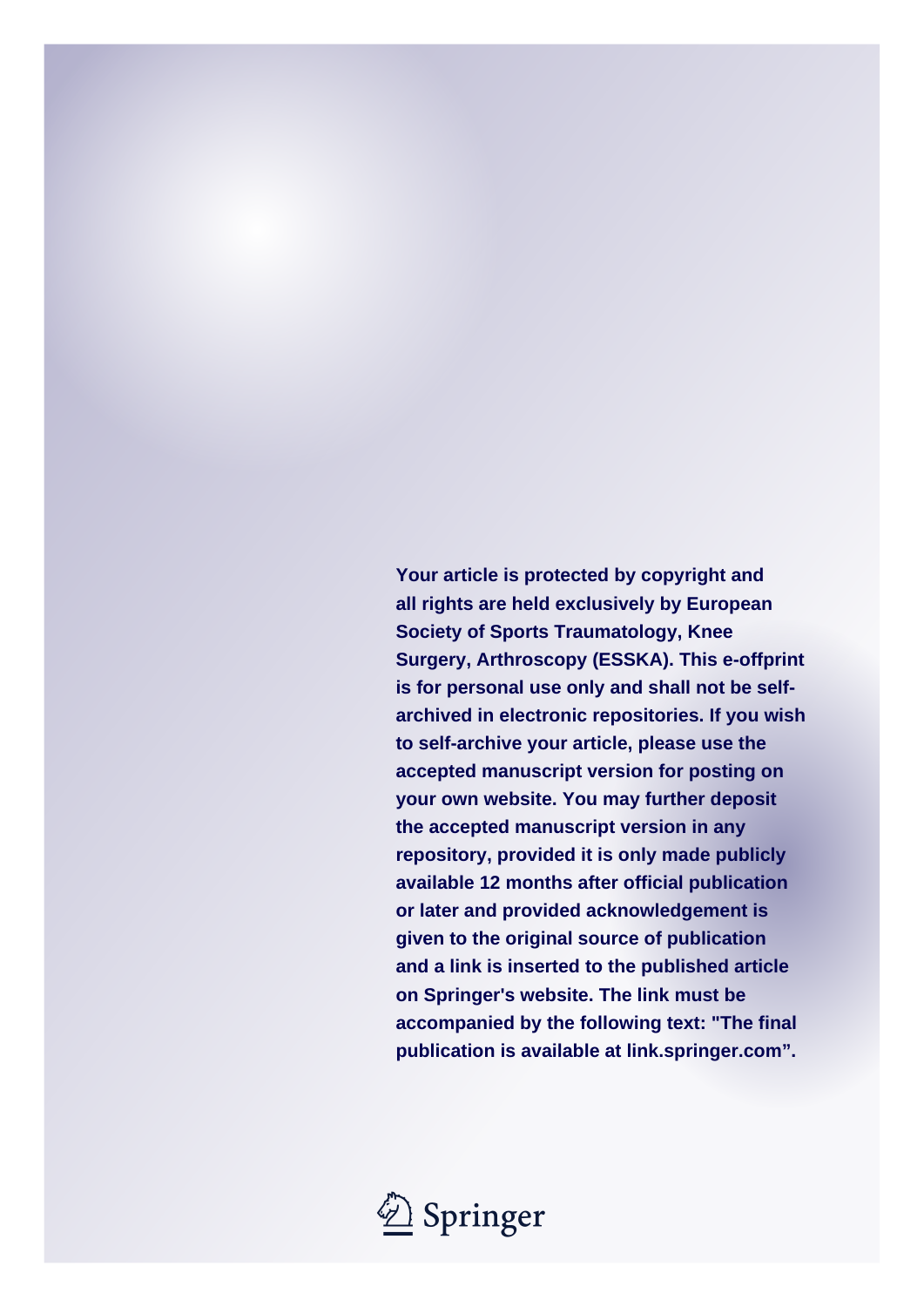KNEE



### **Anterolateral ligament anatomy: a comparative anatomical study**

**Sheila Jean McNeill Ingham1,2 · Rogerio Teixeira de Carvalho2 · Cesar A. Q. Martins<sup>1</sup> · Pisit Lertwanich1,3 · Rene Jorge Abdalla2 · Patrick Smolinski4 · C.** Owen Lovejoy<sup>5</sup> **· Freddie H.**  $Fu^{1,4}$ 

Received: 16 July 2015 / Accepted: 15 December 2015 © European Society of Sports Traumatology, Knee Surgery, Arthroscopy (ESSKA) 2015

#### **Abstract**

*Purpose* Some anatomical studies have indicated that the anterolateral ligament (ALL) of the knee is distinct ligamentous structure in humans. The purpose of this study is to compare the lateral anatomy of the knee among human and various animal specimens.

*Methods* Fifty-eight fresh-frozen knee specimens, from 24 different animal species, were used for this anatomical study. The same researchers dissected all the specimens in this study, and dissections were performed in a careful and standardized manner.

*Results* An ALL was not found in any of the 58 knees dissected. Another interesting finding in this study is that some primate species (the prosimians: the red and black and white lemurs) have two LCLs.

*Conclusion* The clinical relevance of this study is the lack of isolation of the ALL as a unique structure in animal species. Therefore, precaution is recommended before assessing the need for surgery to reconstruct the ALL as a singular ligament.

 $\boxtimes$  Freddie H. Fu ffu@upmc.edu

- <sup>1</sup> Department of Orthopaedic Surgery, University of Pittsburgh School of Medicine, 3471 Fifth Avenue, suite #1011, Pittsburgh, PA 15213-3221, USA
- Department of Orthopaedic Surgery, Federal University of São Paulo, São Paulo, SP, Brazil
- Department of Orthopaedic Surgery, Faculty of Medicine Siriraj Hospital, Mahidol University, Bangkok, Thailand
- <sup>4</sup> Department of Mechanical Engineering and Material Science, University of Pittsburgh, Pittsburgh, PA, USA
- <sup>5</sup> Department of Anthropology, School of Biomedical Sciences, Kent State University, Kent, OH, USA

**Keywords** Knee · Anatomical study · Anterolateral ligament · Comparative anatomy

#### **Introduction**

Anatomy is a key to the understanding of the function, injury and treatment of human diarthroses. Recently, the anterolateral ligament of the knee (ALL) has gained the spotlight in anatomical [\[9](#page-7-0)] and imaging studies [[16,](#page-7-1) [37\]](#page-7-2) and has been designated by some as a "new ligament" [[5,](#page-7-3) [29](#page-7-4)]. The presence of the ALL in the different anatomical studies ranges from 83 to 100 % [\[29](#page-7-4)], and it has been postulated that the ALL plays a significant role in knee rotatory stability, mainly in tibial internal rotation [[5\]](#page-7-3) (Fig. [1](#page-3-0)).

The association of ALL injuries with anterior cruciate ligament (ACL) ruptures has been postulated as a possible cause for anterolateral rotatory instability resulting in a positive pivot-shift test [[5,](#page-7-3) [9](#page-7-0)]. In a prior biomechanical study, damage to the ALL resulted in knee instability at high angles of flexion [\[28](#page-7-5)]. Other studies have theorized that the ALL is responsible for the Segond avulsion fracture, a well-known radiographic sign for an ACL tear [[1,](#page-7-6) [4](#page-7-7), [12](#page-7-8)]. However, there is inconsistent information regarding ALL anatomy, including discrepant findings and confusing definitions of the structure [\[26](#page-7-9)]. Some authors have advocated that the ALL is an extra-articular distinct ligamentous structure [\[3](#page-7-10), [5](#page-7-3)], while others have identified it as a thickening of the knee joint capsule [\[35](#page-7-11)] or as merely a bundle of fibrous tissue [\[32](#page-7-12)].

Another point of discrepancy has been associated with one (tibial) or two (meniscal and tibial) sites of ALL distal insertion, at a point midway between the Gerdy's tubercle and the fibular head. [\[3](#page-7-10), [5,](#page-7-3) [9,](#page-7-0) [29](#page-7-4)]. In the femur, the ALL attaches to the lateral femoral epicondyle (LFE) [\[29](#page-7-4), [42\]](#page-8-0)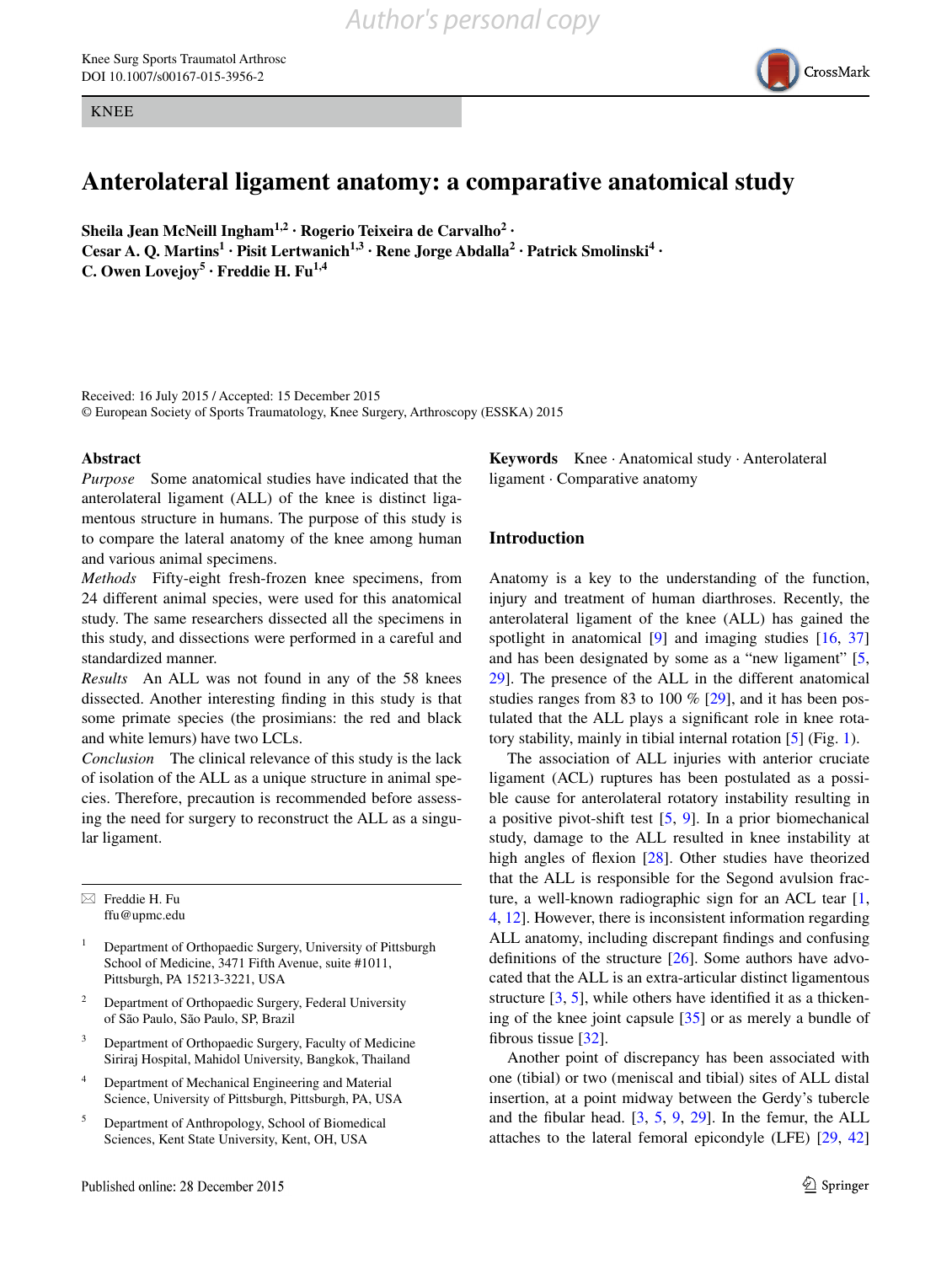

**Fig. 1** Anatomy of the anterolateral ligament described in previous studies. *LFE* lateral femoral epicondyle, *ALL* anterolateral ligament, *GT* Gerdy's tubercle, *PT* popliteus tendon, *PFL* popliteal-fibular ligament

but some authors have described its fixation site as anterior and distal to the LFE  $[5, 15]$  $[5, 15]$  $[5, 15]$  $[5, 15]$ . Others state that it is proximal and posterior to the LFE  $[9]$  $[9]$  or both  $[3]$  $[3]$  (see Table [1\)](#page-3-1).

From the first anatomical human dissections until the classic studies from Hughston [[17–](#page-7-14)[20\]](#page-7-15) and Seebacher et al. [[31\]](#page-7-16) in the 1970s, the ALL has never been described in detail. In recent times, knee dissection studies have not mentioned the isolated ALL [\[23](#page-7-17)[–25](#page-7-18)]. The lateral structures have been described in three recognized layers [[31\]](#page-7-16), and in the deep layer, there is a thickening of the capsule in close connection with the lateral meniscus [\[27](#page-7-19)]. Some authors have reinforced the diverse terminology as a means of justifying the presence of an ALL in normal knees and have been given various names including: "lateral capsular ligament" [[6,](#page-7-20) [8](#page-7-21), [19](#page-7-22), [22\]](#page-7-23), "midthird lateral capsular ligament" [\[13](#page-7-24), [19,](#page-7-22) [22,](#page-7-23) [27\]](#page-7-19), "anterior oblique band of the lateral collateral ligament" [\[1](#page-7-6), [21\]](#page-7-25), "anterior arm of the short head of the biceps femoris" [[39\]](#page-8-1). An ALL terminology had been previously suggested by Vieira et al. [\[41](#page-8-2)] and Vincent et al. [\[42](#page-8-0)] (Table [1](#page-3-1)).

Based on the anatomy of the anterolateral structures in animal models, including bipedal and quadrupedal species, some insights into the form and function of the lateral knee ligaments may assist clinicians in their interpretation of the ALL "enigma" in humans [[26,](#page-7-9) [29\]](#page-7-4). Comparative studies with other knee ligaments in humans and different animal species can provide the surgeon with information on different shapes, sizes, morphologies and insertion sites of the ALL and other relevant ligaments [[30,](#page-7-26) [38\]](#page-7-27).

<span id="page-3-1"></span><span id="page-3-0"></span>**Table 1** Summary of the most recent cadaveric studies evaluating the presence of the anterolateral ligament

| References                      | N cadaver<br>knees | Presence ALL<br>$(\%)$ | Origin                                     | Insertion                                                   | ALL length<br>(mm) | Attachment to meniscus   |
|---------------------------------|--------------------|------------------------|--------------------------------------------|-------------------------------------------------------------|--------------------|--------------------------|
| Vincent et al. $[42]$           | 10                 | 100                    | Lat fem condyle just<br>anterior PT        | Posterior to Ge tubercle<br>(5-mm distal joint line)        | $34.1 \pm 3.4$     | Closely associated       |
| Claes et al. $[5]$              | 41                 | 97                     | Lat fem epicondyle                         | Posterior to Ge tubercle<br>$(21.6 \pm 4.0)$                | $38.5 \pm 6.1$     | Strong connection        |
| Helito et al. $[15]$            | 20                 | 100                    | Lat fem epicondyle<br>$(ant + distal LCL)$ | Two: proximal lat menis-<br>cus; $38\%$ to FH               | $37.3 \pm 4.0$     |                          |
| Caterine et al. [3]             | 19                 | 100                    | Lat fem condyle;<br>together with LCL      | Posterior to Ge tubercle<br>(halfway to LCL inser-<br>tion) |                    | Yes—100 $\%$             |
| Claes et al. $[4]$              | 29                 | 100                    | Lat fem epicondyle                         | Posterior to Ge tubercle<br>$(22.0 \pm 4.0)$                |                    |                          |
| Dodds et al. $[9]$              | 40                 | 83                     | Posterior to lat fem<br>epicondyle         | Posterior to Ge tubercle<br>$(18.0 \pm 3.0)$                | $59 \pm 4$         | Branching attachments    |
| Stijak et al. $\left[35\right]$ | 14                 | 50                     | Lat fem epicondyle                         | Posterior to Ge tubercle<br>(halfway to FH)                 | $41 \pm 3$         | Posterior to Ge tubercle |

*ALL* anterolateral ligament, *Lat fem* lateral femoral, *PT* popliteus tendon, *LCL* lateral collateral ligament, *Ge* Gerdy's, *FH* fibular head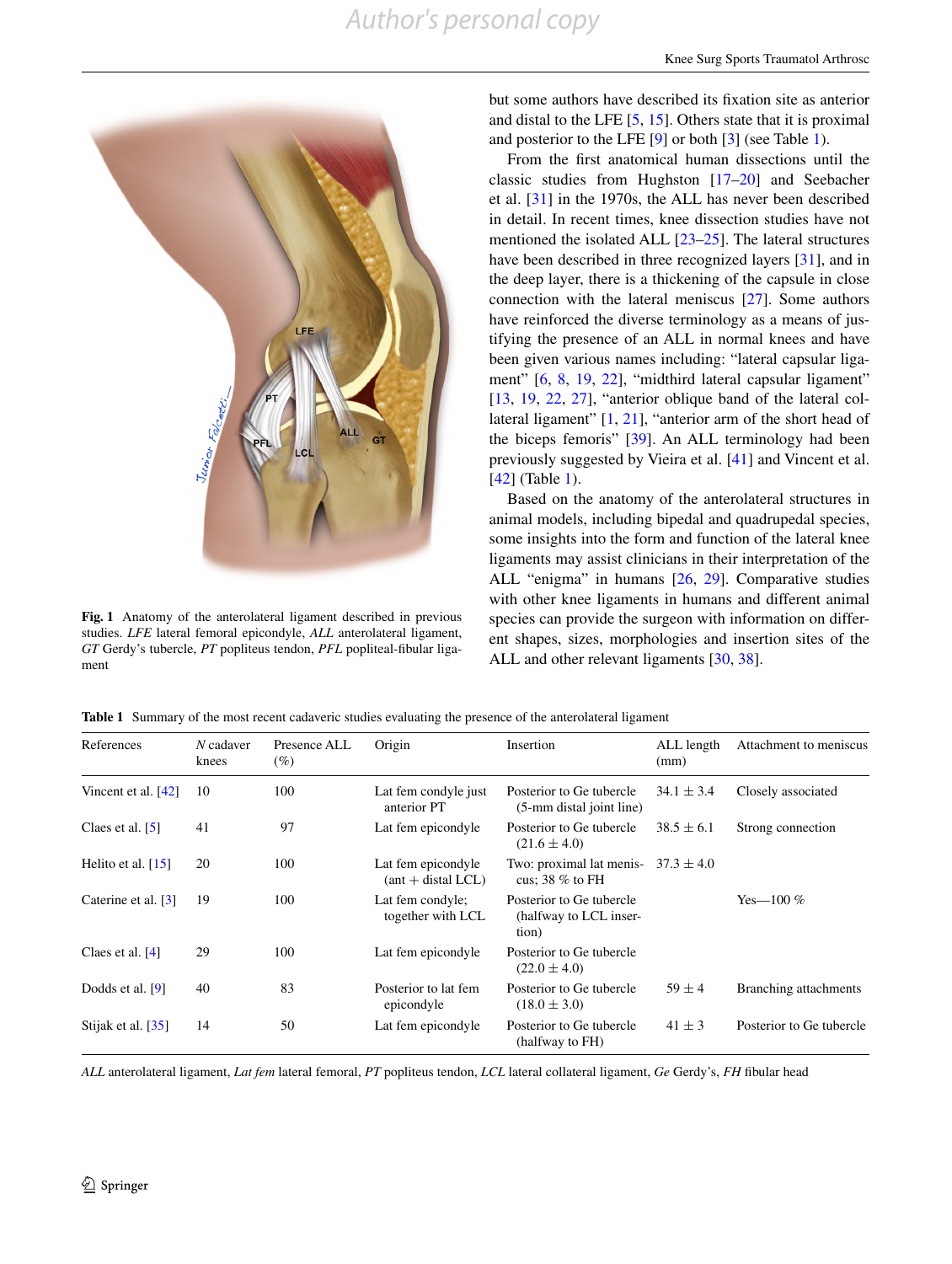## *Author's personal copy*



<span id="page-4-0"></span>**Fig. 2** Lateral dissection of primate knees. **a** Human, **b** bonobo, **c** gorilla, **d** orangutan, **e** diana monkey, **f** rhesus monkey, **g** saki monkey, **h** squirrel monkey, **i** cotton-top tamarin monkey, **j** lemur

To the best of our knowledge, there are no previous studies that have systematically compared the anatomy of the ALL in different animal species. The purpose of this study is to compare the lateral anatomy of the knee among human and various animal specimens.

#### **Materials and methods**

Fifty-eight fresh-frozen knee specimens, from 24 different animal species, were used for this anatomical study (all adult), as previously described [[38\]](#page-7-27):

- Primate knees included (ten species): four humans, two bonobos, eight gorillas, ten rhesus monkeys, three diana monkeys, one saki monkey, two squirrel monkeys, two cotton-top tamarins, two red lemurs, three black and white lemurs;
- Mammal knee included (eleven species): two tigers, one lion, three Kodiak bears, one gazelle antelope, one sheep, one deer, one dog, two kangaroos, one groundhog, two tamanduas and two armadillos;
- Reptilian knees (one species): two tortoises;
- Bird knees (two species): one gentoo penguin and one hawk.

All the specimens in this study were dissected by the same researchers (SJMI, CAQM, PL). The knee specimens were kept frozen at −20 °C and defrosted at room temperature for 24 h prior to dissection. Dissections were performed in a careful and standardized manner, and the skin and subcutaneous tissues were removed from all specimens.

For the human cadaver knees, prior approval was obtained from the institutional review board of the University of Pittsburgh [Committee for Oversight of Research involving the Dead (CORID) number 224]. All other animal hind limbs (except for gorillas and bonobo) were donated by the Pittsburgh Zoo, after the animals had passed by natural causes. The gorilla and bonobo specimens were donated by the Cleveland Museum of Natural History.

#### **Results**

An ALL was not found in any of the 58 knees dissected Figs. [2](#page-4-0) and [3.](#page-6-0) Another interesting finding in this study is that the prosimians (the two red lemurs and the three black and white lemurs) have two lateral collateral ligaments.

#### **Discussion**

The most important finding of the present study was the absence of ALL in any of the animal species examined. In addition, the ALL was not identified as an independent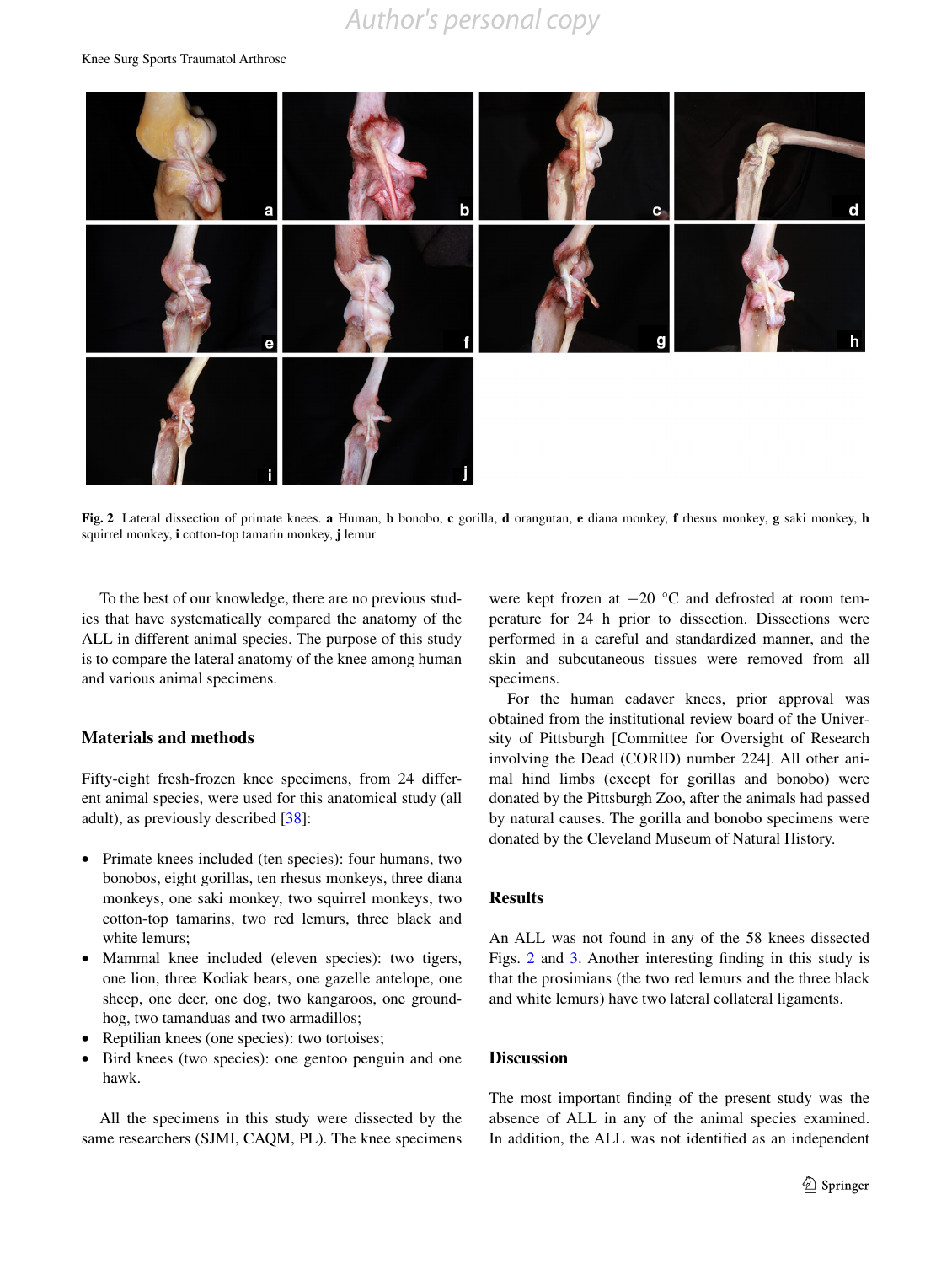*Author's personal copy*

ligament in any of the human knees dissections performed by us. Definitive osseous landmarks allowed us to qualitatively identify the origin and insertion sites of the lateral structures in the human knee [\[11](#page-7-28), [36](#page-7-29)]. The LFE was clearly identified in all animal knees analyzed. All other lateral apophysis, tubercle or bony prominences of the femur were distinguished in the macroscopic evaluation relative to the LFE. Our results suggest that the unique structure attached in the LFE is the LCL that was well defined in all species. All LCLs examined were inserted in the postero-distal slope of the apex of the LFE, in agreement with Takeda's findings in humans [[36\]](#page-7-29).

This study also revealed the presence of the popliteus tendon (PT) in all knees. The femoral insertion site of the popliteus tendon was anterior and distal to the LFE similar to other human studies [\[23](#page-7-17)]. Positional relationships between the LCL and PT varied among the animal species.

It is important to note that other cadaveric human studies showed disagreement when referring to the topography of the ALL's origin from the femur and its relation to the LFE (Table [1\)](#page-3-1).

The presence and function of an ALL in humans remain controversial  $[3, 5, 9]$  $[3, 5, 9]$  $[3, 5, 9]$  $[3, 5, 9]$  $[3, 5, 9]$  $[3, 5, 9]$ . In spite of the fact that a few recent anatomical studies have recognized the ALL as a differentiated ligamentous structure [[5,](#page-7-3) [9,](#page-7-0) [15](#page-7-13), [42](#page-8-0)], other studies have shown divergent findings and have shown that the ALL is merely a dense capsular thickness  $[1, 3, 3]$  $[1, 3, 3]$  $[1, 3, 3]$  $[1, 3, 3]$ [35](#page-7-11)]. Even among the authors that have described the ALL as a separate structure, there is conflicting information regarding its origin and insertions sites, as well as the ligament's course. In humans, the femoral origin of the ALL has been described in three different regions: the LFE [[5,](#page-7-3) [35](#page-7-11)]; anterior and distal to the LFE [[3,](#page-7-10) [15](#page-7-13), [42\]](#page-8-0); posterior and proximal to the LFE  $[3, 9]$  $[3, 9]$  $[3, 9]$  $[3, 9]$ . The tibial insertion site of the ALL has also been a point of controversy [\[3,](#page-7-10) [5,](#page-7-3) [9,](#page-7-0) [42](#page-8-0)]. The most commonly described tibial ALL attachment is located midway between the centre of Gerdy's tubercle posteriorly and the anterior margin of the fibular head [[3,](#page-7-10) [5](#page-7-3), [9\]](#page-7-0). Other studies specify (with quantitative measures) different tibial ALL points of insertion [[15](#page-7-13), [42\]](#page-8-0). A clear characterization of the ALL's origin and insertion sites has a primary role in defining its possible biomechanical function, mainly in pivot-shift phenomena and surgical reconstruction, if necessary. Recently, in a detailed anatomical study, the presence of small bundles inside the ligamentous structure with different patterns and shapes in the bony attachment was verified and this fact should also be taken into account during ligament reconstructive surgery [[14](#page-7-30)]. Knee surgery is under scrutiny [\[2](#page-7-31)], and care should be taken for correct surgical indications. Additionally, a recent biomechanical study has shown that an anatomical ALL reconstruction was not able to reduce anterolateral rotational laxity [\[34](#page-7-32)].

The pathways taken by ligaments have also been a topic of interest [[20,](#page-7-15) [27,](#page-7-19) [39\]](#page-8-1). Our study has found that prosimians (lemurs) have two LCLs (Fig. [2](#page-4-0)j). In most animal species, the LCL runs in an oblique direction from the LFE to the fibular head posteriorly in the sagittal plane similar to its course in human knees [\[27](#page-7-19), [31](#page-7-16), [39](#page-8-1)]. The interesting finding was the double LCL (in prosimians) with the same femoral origin in the LFE but with an additional tibial insertion. In humans, the ALL's course has been described in several ways. Dodds et al. [[9\]](#page-7-0) showed that the ALL crosses over the LCL superficially and in an oblique direction (from lateral to medial and from proximal to distal) to its tibial insertion. Others have delineated that the ALL runs anteroinferiorly to the LFE towards the proximal tibia across the knee joint [\[5](#page-7-3), [15](#page-7-13), [35](#page-7-11), [42](#page-8-0)]. Its close connection and attachments to the lateral meniscus have been reported [\[3](#page-7-10), [5,](#page-7-3) [9,](#page-7-0) [15](#page-7-13), [35,](#page-7-11) [42](#page-8-0)]. However, it is important to note that our investigation was performed under 2D visualization that can mitigate a more meticulous evaluation (Fig. [3\)](#page-6-0). When 3D technology is employed, the course and footprints of the ligament can be scrutinized in more details [[40\]](#page-8-3).

The presence of the anterior arm of the LCL that was identified in some animal species can be correlated with one study by De Maeseneer et al. [[7\]](#page-7-33) that identified a similar structure (that was not the ALL) in humans that could be involved in Segond's fracture. However, the first description of Segond's fracture occurred in the tibial region "definitely posterior and above the tibial tubercle" due the existence of "a pearly, resistant, fibrous band" [\[32](#page-7-12)]. Thereby, recent studies have assumed that Segond's fracture is an avulsion bone injury caused by the ALL's tibial detachment and, consequently, some authors therefore presumed that the ALL is a distinct fibrous structure [[3,](#page-7-10) [4,](#page-7-7) [9,](#page-7-0) [29](#page-7-4)]. Other studies have shown that Segond's fracture is caused by the anterior oblique band of the LCL [\[1](#page-7-6), [8,](#page-7-21) [9,](#page-7-0) [21](#page-7-25)] that could be a similar anatomical structure found in some animal species in this study. The real incidence, clinical relevance and type of optimal treatment related to Segond's fracture require more investigation.

There is also controversy in regard to the ALL being an intra- or extra-capsular structure [\[3](#page-7-10), [9](#page-7-0)]. The lateral joint capsule can incorporate a thickened band of fibres deep to the ALL  $[1, 3, 22, 42]$  $[1, 3, 22, 42]$  $[1, 3, 22, 42]$  $[1, 3, 22, 42]$  $[1, 3, 22, 42]$  $[1, 3, 22, 42]$  $[1, 3, 22, 42]$  $[1, 3, 22, 42]$  or can be extra-capsular  $[9, 29, 35, 42]$  $[9, 29, 35, 42]$  $[9, 29, 35, 42]$  $[9, 29, 35, 42]$  $[9, 29, 35, 42]$  $[9, 29, 35, 42]$ [42](#page-8-0)]. It has been reported that the differentiation between the capsule and the ALL is difficult in cadaveric and imaging studies [[3,](#page-7-10) [9,](#page-7-0) [13,](#page-7-24) [29,](#page-7-4) [35\]](#page-7-11). Another recent study [\[10](#page-7-34)] also reported that a consistent capsuloligamentous structure in the lateral capsule of the knee during fresh-frozen human cadaver dissections and MRI could not be identified. The dissections performed by us were not able to verify the presence of a separate ligamentous structure from the lateral joint capsule. During all dissections, we observed a thin capsule in the anterolateral part of the tibia located in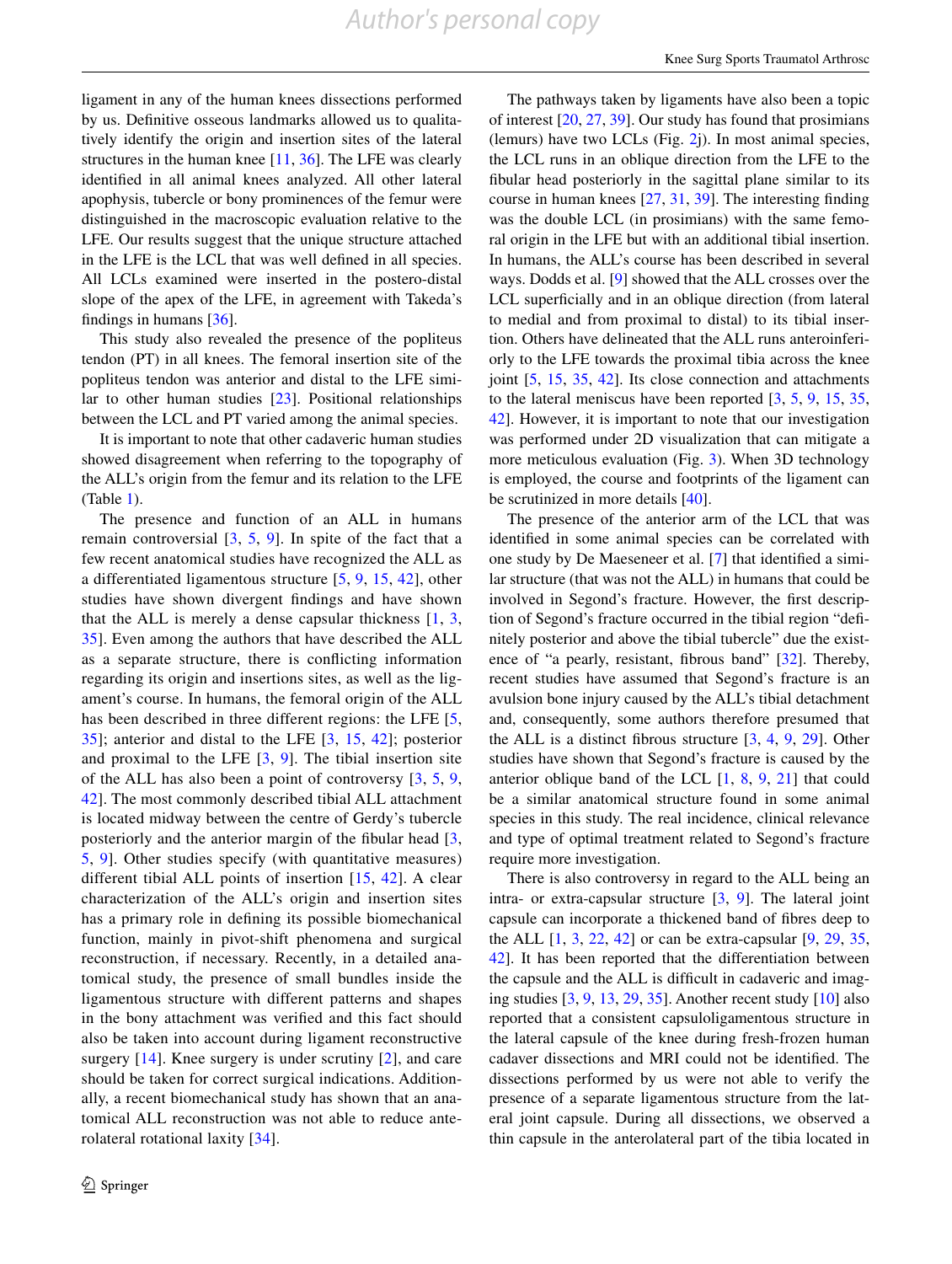## *Author's personal copy*



<span id="page-6-0"></span>**Fig. 3** Lateral dissection of several animal knees. **a** Ground hog, **b** deer, **c** gazelle, **d** sheep, **e** dog, **f** kangaroo, **g** bear, **h** lion, **i** tiger

the third layer, mainly in the human knees. The thickened part of the capsule was posterior and near the LCL in the majority of the animal species.

In addition to the dissection technique, extensive photography of each specimen was performed to document a comparative analysis. Fresh-frozen knee specimens were used, similar to others  $[1, 3, 9]$  $[1, 3, 9]$  $[1, 3, 9]$  $[1, 3, 9]$  $[1, 3, 9]$  $[1, 3, 9]$  $[1, 3, 9]$ , while some authors have utilized fresh  $[38, 39]$  $[38, 39]$  $[38, 39]$ , embalmed,  $[3, 5]$  $[3, 5]$  $[3, 5]$  $[3, 5]$  $[3, 5]$  or still formalinfixed cadavers [\[35](#page-7-11)]. The outside-in (from superficial to deep layer) approach was employed in all knee specimens, similar to the majority of dissections  $[1, 3, 5, 9, 15, 22, 30,$  $[1, 3, 5, 9, 15, 22, 30,$  $[1, 3, 5, 9, 15, 22, 30,$  $[1, 3, 5, 9, 15, 22, 30,$  $[1, 3, 5, 9, 15, 22, 30,$  $[1, 3, 5, 9, 15, 22, 30,$  $[1, 3, 5, 9, 15, 22, 30,$  $[1, 3, 5, 9, 15, 22, 30,$  $[1, 3, 5, 9, 15, 22, 30,$  $[1, 3, 5, 9, 15, 22, 30,$  $[1, 3, 5, 9, 15, 22, 30,$  $[1, 3, 5, 9, 15, 22, 30,$  $[1, 3, 5, 9, 15, 22, 30,$  $[1, 3, 5, 9, 15, 22, 30,$ [31](#page-7-16), [41](#page-8-2), [42](#page-8-0)]. The inside-out dissection was not performed in our sample. The ALL resists motion to varus and internal rotation of the tibia between 30° and 60° of knee flexion and becomes taut in these flexion angles [\[9](#page-7-0)]. We could not palpate any isolated taut structure in this range of motion (30°–60°) that could be perceived as a ligament. Similar to others [[3,](#page-7-10) [35](#page-7-11)], safety measures were applied to avoid iatrogenic damage to well-defined structure.

Some limitations of our study should be noted. First, quantitative analyses were not evaluated and variability among animal species can occur. Second, different flexion angles of the knee were not evaluated and anatomical structures can change according to range of motion. Third,

our study lacked correlation with imaging exams that have proved to be a relevant tool in assessing anatomical structures in clinical settings. Fourth, no biomechanical assessment was performed. Lastly, only adult animals were evaluated and anatomy may be different in perinatal animals [\[33](#page-7-35)]. As a strong point of this study, it is important to note the large diversity of animal studies evaluated, including many primate species.

The clinical relevance of this study is the lack of isolation of the ALL as a unique structure in animal species. Therefore, precaution is recommended before assessing the need for surgery to reconstruct the ALL as a singular ligament.

#### **Conclusion**

The ALL was not identified as a unique structure in any of the animal species analyzed.

**Acknowledgments** The authors thank Cindy Stadler DVM and the Pittsburgh Zoo staff for all their help with the animal species. We also thank Monica Linde-Rosen for all the help with the laboratory work. This study was financed by a grant from the Heinz Endowments.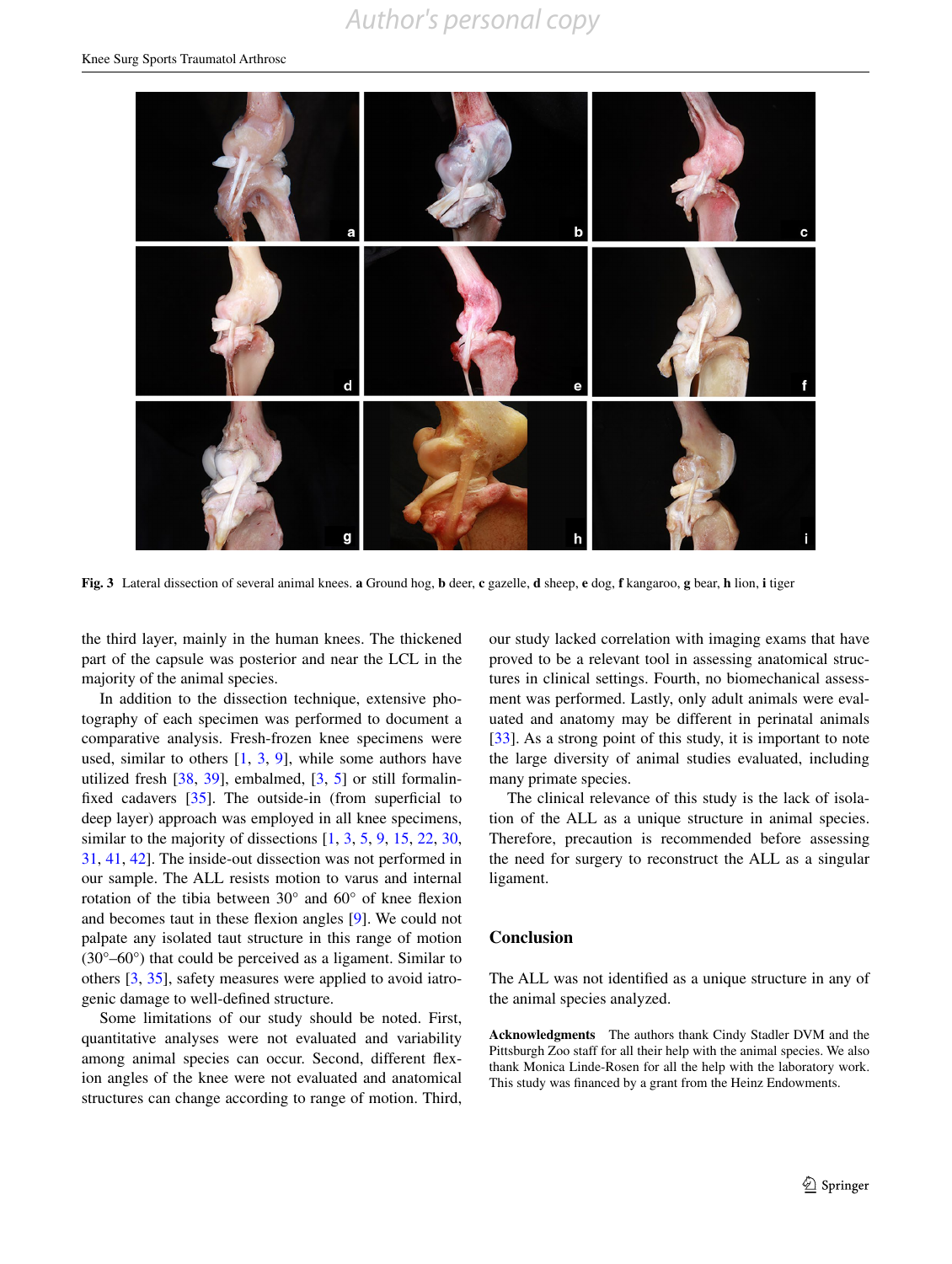#### **References**

- <span id="page-7-6"></span>1. [Campos JC, Chung CB, Lektrakul N, Pedowitz R, Trudell D, Yu](https://www.researchgate.net/publication/12013611_Pathogenesis_of_the_Segond_Fracture_Anatomic_and_MR_Imaging_Evidence_of_an_Iliotibial_Tract_or_Anterior_Oblique_Band_Avulsion1?el=1_x_8&enrichId=rgreq-c5b5f78d-22a7-4761-a289-79cf1e7a73a1&enrichSource=Y292ZXJQYWdlOzI4ODcwMDA5OTtBUzozMTMwNzM5NDI4OTI1NDRAMTQ1MTY1NDA1MjI2OA==) [J, Resnick D \(2001\) Pathogenesis of the Segond fracture: ana](https://www.researchgate.net/publication/12013611_Pathogenesis_of_the_Segond_Fracture_Anatomic_and_MR_Imaging_Evidence_of_an_Iliotibial_Tract_or_Anterior_Oblique_Band_Avulsion1?el=1_x_8&enrichId=rgreq-c5b5f78d-22a7-4761-a289-79cf1e7a73a1&enrichSource=Y292ZXJQYWdlOzI4ODcwMDA5OTtBUzozMTMwNzM5NDI4OTI1NDRAMTQ1MTY1NDA1MjI2OA==)[tomic and MR imaging evidence of an iliotibial tract or anterior](https://www.researchgate.net/publication/12013611_Pathogenesis_of_the_Segond_Fracture_Anatomic_and_MR_Imaging_Evidence_of_an_Iliotibial_Tract_or_Anterior_Oblique_Band_Avulsion1?el=1_x_8&enrichId=rgreq-c5b5f78d-22a7-4761-a289-79cf1e7a73a1&enrichSource=Y292ZXJQYWdlOzI4ODcwMDA5OTtBUzozMTMwNzM5NDI4OTI1NDRAMTQ1MTY1NDA1MjI2OA==) [oblique band avulsion. Radiology 219\(2\):381–386](https://www.researchgate.net/publication/12013611_Pathogenesis_of_the_Segond_Fracture_Anatomic_and_MR_Imaging_Evidence_of_an_Iliotibial_Tract_or_Anterior_Oblique_Band_Avulsion1?el=1_x_8&enrichId=rgreq-c5b5f78d-22a7-4761-a289-79cf1e7a73a1&enrichSource=Y292ZXJQYWdlOzI4ODcwMDA5OTtBUzozMTMwNzM5NDI4OTI1NDRAMTQ1MTY1NDA1MjI2OA==)
- <span id="page-7-31"></span>2. [Carr A \(2015\) Arthroscopic surgery for degenerative knee. BMJ](https://www.researchgate.net/publication/278786928_Arthroscopic_surgery_for_degenerative_knee?el=1_x_8&enrichId=rgreq-c5b5f78d-22a7-4761-a289-79cf1e7a73a1&enrichSource=Y292ZXJQYWdlOzI4ODcwMDA5OTtBUzozMTMwNzM5NDI4OTI1NDRAMTQ1MTY1NDA1MjI2OA==) [350:h2983. doi:1](https://www.researchgate.net/publication/278786928_Arthroscopic_surgery_for_degenerative_knee?el=1_x_8&enrichId=rgreq-c5b5f78d-22a7-4761-a289-79cf1e7a73a1&enrichSource=Y292ZXJQYWdlOzI4ODcwMDA5OTtBUzozMTMwNzM5NDI4OTI1NDRAMTQ1MTY1NDA1MjI2OA==)[0.1136/bmj.h2983](http://dx.doi.org/10.1136/bmj.h2983)
- <span id="page-7-10"></span>3. [Caterine S, Litchfield R, Johnson M, Chronik B, Getgood A](https://www.researchgate.net/publication/263098028_A_cadaveric_study_of_the_anterolateral_ligament_re-introducing_the_lateral_capsular_ligament?el=1_x_8&enrichId=rgreq-c5b5f78d-22a7-4761-a289-79cf1e7a73a1&enrichSource=Y292ZXJQYWdlOzI4ODcwMDA5OTtBUzozMTMwNzM5NDI4OTI1NDRAMTQ1MTY1NDA1MjI2OA==) [\(2014\) A cadaveric study of the anterolateral ligament: re-intro](https://www.researchgate.net/publication/263098028_A_cadaveric_study_of_the_anterolateral_ligament_re-introducing_the_lateral_capsular_ligament?el=1_x_8&enrichId=rgreq-c5b5f78d-22a7-4761-a289-79cf1e7a73a1&enrichSource=Y292ZXJQYWdlOzI4ODcwMDA5OTtBUzozMTMwNzM5NDI4OTI1NDRAMTQ1MTY1NDA1MjI2OA==)[ducing the lateral capsular ligament. Knee Surg Sports Trauma](https://www.researchgate.net/publication/263098028_A_cadaveric_study_of_the_anterolateral_ligament_re-introducing_the_lateral_capsular_ligament?el=1_x_8&enrichId=rgreq-c5b5f78d-22a7-4761-a289-79cf1e7a73a1&enrichSource=Y292ZXJQYWdlOzI4ODcwMDA5OTtBUzozMTMwNzM5NDI4OTI1NDRAMTQ1MTY1NDA1MjI2OA==)[tol Arthrosc. doi:1](https://www.researchgate.net/publication/263098028_A_cadaveric_study_of_the_anterolateral_ligament_re-introducing_the_lateral_capsular_ligament?el=1_x_8&enrichId=rgreq-c5b5f78d-22a7-4761-a289-79cf1e7a73a1&enrichSource=Y292ZXJQYWdlOzI4ODcwMDA5OTtBUzozMTMwNzM5NDI4OTI1NDRAMTQ1MTY1NDA1MjI2OA==)[0.1007/s00167-014-3117-z](http://dx.doi.org/10.1007/s00167-014-3117-z)
- <span id="page-7-7"></span>4. [Claes S, Luyckx T, Vereecke E, Bellemans J \(2014\) The Segond](https://www.researchgate.net/publication/264559896_The_Segond_Fracture_A_Bony_Injury_of_the_Anterolateral_Ligament_of_the_Knee?el=1_x_8&enrichId=rgreq-c5b5f78d-22a7-4761-a289-79cf1e7a73a1&enrichSource=Y292ZXJQYWdlOzI4ODcwMDA5OTtBUzozMTMwNzM5NDI4OTI1NDRAMTQ1MTY1NDA1MjI2OA==) [fracture: a bony injury of the anterolateral ligament of the knee.](https://www.researchgate.net/publication/264559896_The_Segond_Fracture_A_Bony_Injury_of_the_Anterolateral_Ligament_of_the_Knee?el=1_x_8&enrichId=rgreq-c5b5f78d-22a7-4761-a289-79cf1e7a73a1&enrichSource=Y292ZXJQYWdlOzI4ODcwMDA5OTtBUzozMTMwNzM5NDI4OTI1NDRAMTQ1MTY1NDA1MjI2OA==) [Arthroscopy 30\(11\):1475–1482](https://www.researchgate.net/publication/264559896_The_Segond_Fracture_A_Bony_Injury_of_the_Anterolateral_Ligament_of_the_Knee?el=1_x_8&enrichId=rgreq-c5b5f78d-22a7-4761-a289-79cf1e7a73a1&enrichSource=Y292ZXJQYWdlOzI4ODcwMDA5OTtBUzozMTMwNzM5NDI4OTI1NDRAMTQ1MTY1NDA1MjI2OA==)
- <span id="page-7-3"></span>5. [Claes S, Vereecke E, Maes M, Victor J, Verdonk P, Bellemans](https://www.researchgate.net/publication/254263479_Anatomy_of_the_anterolateral_ligament_of_the_knee_J_Anat?el=1_x_8&enrichId=rgreq-c5b5f78d-22a7-4761-a289-79cf1e7a73a1&enrichSource=Y292ZXJQYWdlOzI4ODcwMDA5OTtBUzozMTMwNzM5NDI4OTI1NDRAMTQ1MTY1NDA1MjI2OA==) [J \(2013\) Anatomy of the anterolateral ligament of the knee. J](https://www.researchgate.net/publication/254263479_Anatomy_of_the_anterolateral_ligament_of_the_knee_J_Anat?el=1_x_8&enrichId=rgreq-c5b5f78d-22a7-4761-a289-79cf1e7a73a1&enrichSource=Y292ZXJQYWdlOzI4ODcwMDA5OTtBUzozMTMwNzM5NDI4OTI1NDRAMTQ1MTY1NDA1MjI2OA==) [Anatomy 223\(4\):321–328](https://www.researchgate.net/publication/254263479_Anatomy_of_the_anterolateral_ligament_of_the_knee_J_Anat?el=1_x_8&enrichId=rgreq-c5b5f78d-22a7-4761-a289-79cf1e7a73a1&enrichSource=Y292ZXJQYWdlOzI4ODcwMDA5OTtBUzozMTMwNzM5NDI4OTI1NDRAMTQ1MTY1NDA1MjI2OA==)
- <span id="page-7-20"></span>6. [Davis DS, Post WR \(1997\) Segond fracture: lateral capsular liga](https://www.researchgate.net/publication/14200426_Segond_Fracture_Lateral_Capsular_Ligament_Avulsion?el=1_x_8&enrichId=rgreq-c5b5f78d-22a7-4761-a289-79cf1e7a73a1&enrichSource=Y292ZXJQYWdlOzI4ODcwMDA5OTtBUzozMTMwNzM5NDI4OTI1NDRAMTQ1MTY1NDA1MjI2OA==)[ment avulsion. J Orthop Sports Phys Ther 25\(2\):103–106](https://www.researchgate.net/publication/14200426_Segond_Fracture_Lateral_Capsular_Ligament_Avulsion?el=1_x_8&enrichId=rgreq-c5b5f78d-22a7-4761-a289-79cf1e7a73a1&enrichSource=Y292ZXJQYWdlOzI4ODcwMDA5OTtBUzozMTMwNzM5NDI4OTI1NDRAMTQ1MTY1NDA1MjI2OA==)
- <span id="page-7-33"></span>7. [De Maeseneer M, Boulet C, Willekens I, Lenchik L, De Mey](https://www.researchgate.net/publication/269172854_Segond_fracture_involvement_of_the_iliotibial_band_anterolateral_ligament_and_anterior_arm_of_the_biceps_femoris_in_knee_trauma?el=1_x_8&enrichId=rgreq-c5b5f78d-22a7-4761-a289-79cf1e7a73a1&enrichSource=Y292ZXJQYWdlOzI4ODcwMDA5OTtBUzozMTMwNzM5NDI4OTI1NDRAMTQ1MTY1NDA1MjI2OA==) [J, Cattrysse E, Shahabpour M \(2015\) Segond fracture: involve](https://www.researchgate.net/publication/269172854_Segond_fracture_involvement_of_the_iliotibial_band_anterolateral_ligament_and_anterior_arm_of_the_biceps_femoris_in_knee_trauma?el=1_x_8&enrichId=rgreq-c5b5f78d-22a7-4761-a289-79cf1e7a73a1&enrichSource=Y292ZXJQYWdlOzI4ODcwMDA5OTtBUzozMTMwNzM5NDI4OTI1NDRAMTQ1MTY1NDA1MjI2OA==)[ment of the iliotibial band, anterolateral ligament, and ante](https://www.researchgate.net/publication/269172854_Segond_fracture_involvement_of_the_iliotibial_band_anterolateral_ligament_and_anterior_arm_of_the_biceps_femoris_in_knee_trauma?el=1_x_8&enrichId=rgreq-c5b5f78d-22a7-4761-a289-79cf1e7a73a1&enrichSource=Y292ZXJQYWdlOzI4ODcwMDA5OTtBUzozMTMwNzM5NDI4OTI1NDRAMTQ1MTY1NDA1MjI2OA==)[rior arm of the biceps femoris in knee trauma. Skeletal Radiol](https://www.researchgate.net/publication/269172854_Segond_fracture_involvement_of_the_iliotibial_band_anterolateral_ligament_and_anterior_arm_of_the_biceps_femoris_in_knee_trauma?el=1_x_8&enrichId=rgreq-c5b5f78d-22a7-4761-a289-79cf1e7a73a1&enrichSource=Y292ZXJQYWdlOzI4ODcwMDA5OTtBUzozMTMwNzM5NDI4OTI1NDRAMTQ1MTY1NDA1MjI2OA==) [44\(3\):413–421](https://www.researchgate.net/publication/269172854_Segond_fracture_involvement_of_the_iliotibial_band_anterolateral_ligament_and_anterior_arm_of_the_biceps_femoris_in_knee_trauma?el=1_x_8&enrichId=rgreq-c5b5f78d-22a7-4761-a289-79cf1e7a73a1&enrichSource=Y292ZXJQYWdlOzI4ODcwMDA5OTtBUzozMTMwNzM5NDI4OTI1NDRAMTQ1MTY1NDA1MjI2OA==)
- <span id="page-7-21"></span>8. [Dietz GW, Wilcox DM, Montgomery JB \(1986\) Segond tibial](https://www.researchgate.net/publication/19201120_Segond_tibial_condyle_fracture_Lateral_capsular_ligament_avulsion?el=1_x_8&enrichId=rgreq-c5b5f78d-22a7-4761-a289-79cf1e7a73a1&enrichSource=Y292ZXJQYWdlOzI4ODcwMDA5OTtBUzozMTMwNzM5NDI4OTI1NDRAMTQ1MTY1NDA1MjI2OA==) [condyle fracture: lateral capsular ligament avulsion. Radiology](https://www.researchgate.net/publication/19201120_Segond_tibial_condyle_fracture_Lateral_capsular_ligament_avulsion?el=1_x_8&enrichId=rgreq-c5b5f78d-22a7-4761-a289-79cf1e7a73a1&enrichSource=Y292ZXJQYWdlOzI4ODcwMDA5OTtBUzozMTMwNzM5NDI4OTI1NDRAMTQ1MTY1NDA1MjI2OA==) [159\(2\):467–469](https://www.researchgate.net/publication/19201120_Segond_tibial_condyle_fracture_Lateral_capsular_ligament_avulsion?el=1_x_8&enrichId=rgreq-c5b5f78d-22a7-4761-a289-79cf1e7a73a1&enrichSource=Y292ZXJQYWdlOzI4ODcwMDA5OTtBUzozMTMwNzM5NDI4OTI1NDRAMTQ1MTY1NDA1MjI2OA==)
- <span id="page-7-0"></span>9. [Dodds AL, Halewood C, Gupte CM, Williams A, Amis AA](https://www.researchgate.net/publication/260484948_The_anterolateral_ligament_Anatomy_length_changes_and_association_with_the_Segond_fracture?el=1_x_8&enrichId=rgreq-c5b5f78d-22a7-4761-a289-79cf1e7a73a1&enrichSource=Y292ZXJQYWdlOzI4ODcwMDA5OTtBUzozMTMwNzM5NDI4OTI1NDRAMTQ1MTY1NDA1MjI2OA==) [\(2014\) The anterolateral ligament: anatomy, length changes](https://www.researchgate.net/publication/260484948_The_anterolateral_ligament_Anatomy_length_changes_and_association_with_the_Segond_fracture?el=1_x_8&enrichId=rgreq-c5b5f78d-22a7-4761-a289-79cf1e7a73a1&enrichSource=Y292ZXJQYWdlOzI4ODcwMDA5OTtBUzozMTMwNzM5NDI4OTI1NDRAMTQ1MTY1NDA1MjI2OA==) [and association with the Segond fracture. Bone Joint J](https://www.researchgate.net/publication/260484948_The_anterolateral_ligament_Anatomy_length_changes_and_association_with_the_Segond_fracture?el=1_x_8&enrichId=rgreq-c5b5f78d-22a7-4761-a289-79cf1e7a73a1&enrichSource=Y292ZXJQYWdlOzI4ODcwMDA5OTtBUzozMTMwNzM5NDI4OTI1NDRAMTQ1MTY1NDA1MjI2OA==) [96-B\(3\):325–331](https://www.researchgate.net/publication/260484948_The_anterolateral_ligament_Anatomy_length_changes_and_association_with_the_Segond_fracture?el=1_x_8&enrichId=rgreq-c5b5f78d-22a7-4761-a289-79cf1e7a73a1&enrichSource=Y292ZXJQYWdlOzI4ODcwMDA5OTtBUzozMTMwNzM5NDI4OTI1NDRAMTQ1MTY1NDA1MjI2OA==)
- <span id="page-7-34"></span>10. [Dombrowski ME, Costello JM, Ohashi B, Murawski CD,](https://www.researchgate.net/publication/272075956_Macroscopic_anatomical_histological_and_magnetic_resonance_imaging_correlation_of_the_lateral_capsule_of_the_knee?el=1_x_8&enrichId=rgreq-c5b5f78d-22a7-4761-a289-79cf1e7a73a1&enrichSource=Y292ZXJQYWdlOzI4ODcwMDA5OTtBUzozMTMwNzM5NDI4OTI1NDRAMTQ1MTY1NDA1MjI2OA==) [Rothrauff BB, Arilla FV, Friel NA, Fu FH, Debski RE, Musahl](https://www.researchgate.net/publication/272075956_Macroscopic_anatomical_histological_and_magnetic_resonance_imaging_correlation_of_the_lateral_capsule_of_the_knee?el=1_x_8&enrichId=rgreq-c5b5f78d-22a7-4761-a289-79cf1e7a73a1&enrichSource=Y292ZXJQYWdlOzI4ODcwMDA5OTtBUzozMTMwNzM5NDI4OTI1NDRAMTQ1MTY1NDA1MjI2OA==) [V \(2015\) Macroscopic anatomical, histological and mag](https://www.researchgate.net/publication/272075956_Macroscopic_anatomical_histological_and_magnetic_resonance_imaging_correlation_of_the_lateral_capsule_of_the_knee?el=1_x_8&enrichId=rgreq-c5b5f78d-22a7-4761-a289-79cf1e7a73a1&enrichSource=Y292ZXJQYWdlOzI4ODcwMDA5OTtBUzozMTMwNzM5NDI4OTI1NDRAMTQ1MTY1NDA1MjI2OA==)[netic resonance imaging correlation of the lateral capsule of](https://www.researchgate.net/publication/272075956_Macroscopic_anatomical_histological_and_magnetic_resonance_imaging_correlation_of_the_lateral_capsule_of_the_knee?el=1_x_8&enrichId=rgreq-c5b5f78d-22a7-4761-a289-79cf1e7a73a1&enrichSource=Y292ZXJQYWdlOzI4ODcwMDA5OTtBUzozMTMwNzM5NDI4OTI1NDRAMTQ1MTY1NDA1MjI2OA==) [the knee. Knee Surg Sports Traumatol Arthrosc. doi:](https://www.researchgate.net/publication/272075956_Macroscopic_anatomical_histological_and_magnetic_resonance_imaging_correlation_of_the_lateral_capsule_of_the_knee?el=1_x_8&enrichId=rgreq-c5b5f78d-22a7-4761-a289-79cf1e7a73a1&enrichSource=Y292ZXJQYWdlOzI4ODcwMDA5OTtBUzozMTMwNzM5NDI4OTI1NDRAMTQ1MTY1NDA1MjI2OA==)[10.1007/](http://dx.doi.org/10.1007/s00167-015-3517-8) [s00167-015-3517-8](http://dx.doi.org/10.1007/s00167-015-3517-8)
- <span id="page-7-28"></span>11. [Espregueira M, da Silva MV \(2006\) Anatomy of the lateral col](https://www.researchgate.net/publication/7546475_Anatomy_of_the_lateral_collateral_ligament_A_cadaver_and_histological_study?el=1_x_8&enrichId=rgreq-c5b5f78d-22a7-4761-a289-79cf1e7a73a1&enrichSource=Y292ZXJQYWdlOzI4ODcwMDA5OTtBUzozMTMwNzM5NDI4OTI1NDRAMTQ1MTY1NDA1MjI2OA==)[lateral ligament: a cadaver and histological study. Knee Surg](https://www.researchgate.net/publication/7546475_Anatomy_of_the_lateral_collateral_ligament_A_cadaver_and_histological_study?el=1_x_8&enrichId=rgreq-c5b5f78d-22a7-4761-a289-79cf1e7a73a1&enrichSource=Y292ZXJQYWdlOzI4ODcwMDA5OTtBUzozMTMwNzM5NDI4OTI1NDRAMTQ1MTY1NDA1MjI2OA==) [Sports Traumatol Arthrosc 14\(3\):221–228](https://www.researchgate.net/publication/7546475_Anatomy_of_the_lateral_collateral_ligament_A_cadaver_and_histological_study?el=1_x_8&enrichId=rgreq-c5b5f78d-22a7-4761-a289-79cf1e7a73a1&enrichSource=Y292ZXJQYWdlOzI4ODcwMDA5OTtBUzozMTMwNzM5NDI4OTI1NDRAMTQ1MTY1NDA1MjI2OA==)
- <span id="page-7-8"></span>12. [Goldman AB, Pavlov H, Rubenstein D \(1988\) The Segond frac](https://www.researchgate.net/publication/19892079_The_Segond_fracture_of_the_proximal_tibia_A_small_avulsion_that_reflects_major_ligamentous_damage?el=1_x_8&enrichId=rgreq-c5b5f78d-22a7-4761-a289-79cf1e7a73a1&enrichSource=Y292ZXJQYWdlOzI4ODcwMDA5OTtBUzozMTMwNzM5NDI4OTI1NDRAMTQ1MTY1NDA1MjI2OA==)[ture of the proximal tibia: a small avulsion that reflects major](https://www.researchgate.net/publication/19892079_The_Segond_fracture_of_the_proximal_tibia_A_small_avulsion_that_reflects_major_ligamentous_damage?el=1_x_8&enrichId=rgreq-c5b5f78d-22a7-4761-a289-79cf1e7a73a1&enrichSource=Y292ZXJQYWdlOzI4ODcwMDA5OTtBUzozMTMwNzM5NDI4OTI1NDRAMTQ1MTY1NDA1MjI2OA==) [ligamentous damage. AJR Am J Roentgenol 151\(6\):1163–1167](https://www.researchgate.net/publication/19892079_The_Segond_fracture_of_the_proximal_tibia_A_small_avulsion_that_reflects_major_ligamentous_damage?el=1_x_8&enrichId=rgreq-c5b5f78d-22a7-4761-a289-79cf1e7a73a1&enrichSource=Y292ZXJQYWdlOzI4ODcwMDA5OTtBUzozMTMwNzM5NDI4OTI1NDRAMTQ1MTY1NDA1MjI2OA==)
- <span id="page-7-24"></span>13. [Haims AH, Medvecky MJ, Pavlovich R Jr, Katz LD \(2003\)](https://www.researchgate.net/publication/10895425_MR_Imaging_of_the_Anatomy_of_and_Injuries_to_the_Lateral_and_Posterolateral_Aspects_of_the_Knee?el=1_x_8&enrichId=rgreq-c5b5f78d-22a7-4761-a289-79cf1e7a73a1&enrichSource=Y292ZXJQYWdlOzI4ODcwMDA5OTtBUzozMTMwNzM5NDI4OTI1NDRAMTQ1MTY1NDA1MjI2OA==) [MR imaging of the anatomy of and injuries to the lateral and](https://www.researchgate.net/publication/10895425_MR_Imaging_of_the_Anatomy_of_and_Injuries_to_the_Lateral_and_Posterolateral_Aspects_of_the_Knee?el=1_x_8&enrichId=rgreq-c5b5f78d-22a7-4761-a289-79cf1e7a73a1&enrichSource=Y292ZXJQYWdlOzI4ODcwMDA5OTtBUzozMTMwNzM5NDI4OTI1NDRAMTQ1MTY1NDA1MjI2OA==) [posterolateral aspects of the knee. AJR Am J Roentgenol](https://www.researchgate.net/publication/10895425_MR_Imaging_of_the_Anatomy_of_and_Injuries_to_the_Lateral_and_Posterolateral_Aspects_of_the_Knee?el=1_x_8&enrichId=rgreq-c5b5f78d-22a7-4761-a289-79cf1e7a73a1&enrichSource=Y292ZXJQYWdlOzI4ODcwMDA5OTtBUzozMTMwNzM5NDI4OTI1NDRAMTQ1MTY1NDA1MjI2OA==) [180\(3\):647–653](https://www.researchgate.net/publication/10895425_MR_Imaging_of_the_Anatomy_of_and_Injuries_to_the_Lateral_and_Posterolateral_Aspects_of_the_Knee?el=1_x_8&enrichId=rgreq-c5b5f78d-22a7-4761-a289-79cf1e7a73a1&enrichSource=Y292ZXJQYWdlOzI4ODcwMDA5OTtBUzozMTMwNzM5NDI4OTI1NDRAMTQ1MTY1NDA1MjI2OA==)
- <span id="page-7-30"></span>14. [Hatsushika D, Nimura A, Mochizuki T, Yamaguchi K, Muneta T,](https://www.researchgate.net/publication/232228847_Attachments_of_separate_small_bundles_of_human_posterior_cruciate_ligament_An_anatomic_study?el=1_x_8&enrichId=rgreq-c5b5f78d-22a7-4761-a289-79cf1e7a73a1&enrichSource=Y292ZXJQYWdlOzI4ODcwMDA5OTtBUzozMTMwNzM5NDI4OTI1NDRAMTQ1MTY1NDA1MjI2OA==) [Akita K \(2013\) Attachments of separate small bundles of human](https://www.researchgate.net/publication/232228847_Attachments_of_separate_small_bundles_of_human_posterior_cruciate_ligament_An_anatomic_study?el=1_x_8&enrichId=rgreq-c5b5f78d-22a7-4761-a289-79cf1e7a73a1&enrichSource=Y292ZXJQYWdlOzI4ODcwMDA5OTtBUzozMTMwNzM5NDI4OTI1NDRAMTQ1MTY1NDA1MjI2OA==) [posterior cruciate ligament: an anatomic study. Knee Surg Sports](https://www.researchgate.net/publication/232228847_Attachments_of_separate_small_bundles_of_human_posterior_cruciate_ligament_An_anatomic_study?el=1_x_8&enrichId=rgreq-c5b5f78d-22a7-4761-a289-79cf1e7a73a1&enrichSource=Y292ZXJQYWdlOzI4ODcwMDA5OTtBUzozMTMwNzM5NDI4OTI1NDRAMTQ1MTY1NDA1MjI2OA==) [Traumatol Arthrosc 21\(5\):998–1004](https://www.researchgate.net/publication/232228847_Attachments_of_separate_small_bundles_of_human_posterior_cruciate_ligament_An_anatomic_study?el=1_x_8&enrichId=rgreq-c5b5f78d-22a7-4761-a289-79cf1e7a73a1&enrichSource=Y292ZXJQYWdlOzI4ODcwMDA5OTtBUzozMTMwNzM5NDI4OTI1NDRAMTQ1MTY1NDA1MjI2OA==)
- <span id="page-7-13"></span>15. Helito CP, Demange MK, Bonadio MB, Tirico LE, Gobbi RG, Pécora JR, Camanho GL (2013) Anatomy and histology of the knee anterolateral ligament. Orthop J Sports Med 1(7):2325967113513546
- <span id="page-7-1"></span>16. [Helito CP, Helito PV, Costa HP, Bordalo-Rodrigues M, Pecora](https://www.researchgate.net/publication/264432050_MRI_evaluation_of_the_anterolateral_ligament_of_the_knee_Assessment_in_routine_15-T_scans?el=1_x_8&enrichId=rgreq-c5b5f78d-22a7-4761-a289-79cf1e7a73a1&enrichSource=Y292ZXJQYWdlOzI4ODcwMDA5OTtBUzozMTMwNzM5NDI4OTI1NDRAMTQ1MTY1NDA1MjI2OA==) [JR, Camanho GL, Demange MK \(2014\) MRI evaluation of the](https://www.researchgate.net/publication/264432050_MRI_evaluation_of_the_anterolateral_ligament_of_the_knee_Assessment_in_routine_15-T_scans?el=1_x_8&enrichId=rgreq-c5b5f78d-22a7-4761-a289-79cf1e7a73a1&enrichSource=Y292ZXJQYWdlOzI4ODcwMDA5OTtBUzozMTMwNzM5NDI4OTI1NDRAMTQ1MTY1NDA1MjI2OA==) [anterolateral ligament of the knee: assessment in routine 1.5-T](https://www.researchgate.net/publication/264432050_MRI_evaluation_of_the_anterolateral_ligament_of_the_knee_Assessment_in_routine_15-T_scans?el=1_x_8&enrichId=rgreq-c5b5f78d-22a7-4761-a289-79cf1e7a73a1&enrichSource=Y292ZXJQYWdlOzI4ODcwMDA5OTtBUzozMTMwNzM5NDI4OTI1NDRAMTQ1MTY1NDA1MjI2OA==) [scans. Skeletal Radiol 43\(10\):1421–1427](https://www.researchgate.net/publication/264432050_MRI_evaluation_of_the_anterolateral_ligament_of_the_knee_Assessment_in_routine_15-T_scans?el=1_x_8&enrichId=rgreq-c5b5f78d-22a7-4761-a289-79cf1e7a73a1&enrichSource=Y292ZXJQYWdlOzI4ODcwMDA5OTtBUzozMTMwNzM5NDI4OTI1NDRAMTQ1MTY1NDA1MjI2OA==)
- <span id="page-7-14"></span>17. [Hughston JC \(1973\) A surgical approach to the medial and pos](https://www.researchgate.net/publication/18428427_A_Surgical_Approach_to_the_Medial_and_Posterior_Ligaments_of_the_Knee?el=1_x_8&enrichId=rgreq-c5b5f78d-22a7-4761-a289-79cf1e7a73a1&enrichSource=Y292ZXJQYWdlOzI4ODcwMDA5OTtBUzozMTMwNzM5NDI4OTI1NDRAMTQ1MTY1NDA1MjI2OA==)[terior ligaments of the knee. Clin Orthop Relat Res 91:29–33](https://www.researchgate.net/publication/18428427_A_Surgical_Approach_to_the_Medial_and_Posterior_Ligaments_of_the_Knee?el=1_x_8&enrichId=rgreq-c5b5f78d-22a7-4761-a289-79cf1e7a73a1&enrichSource=Y292ZXJQYWdlOzI4ODcwMDA5OTtBUzozMTMwNzM5NDI4OTI1NDRAMTQ1MTY1NDA1MjI2OA==)
- 18. [Hughston JC, Andrews JR, Cross MJ, Moschi A \(1976\) Clas](https://www.researchgate.net/publication/21900320_Classification_of_knee_ligament_instabilities_Part_I_The_medial_compartment_and_cruciate_ligaments_J_Bone_Joint_Surg_Am?el=1_x_8&enrichId=rgreq-c5b5f78d-22a7-4761-a289-79cf1e7a73a1&enrichSource=Y292ZXJQYWdlOzI4ODcwMDA5OTtBUzozMTMwNzM5NDI4OTI1NDRAMTQ1MTY1NDA1MjI2OA==)[sification of knee ligament instabilities. Part I. The medial](https://www.researchgate.net/publication/21900320_Classification_of_knee_ligament_instabilities_Part_I_The_medial_compartment_and_cruciate_ligaments_J_Bone_Joint_Surg_Am?el=1_x_8&enrichId=rgreq-c5b5f78d-22a7-4761-a289-79cf1e7a73a1&enrichSource=Y292ZXJQYWdlOzI4ODcwMDA5OTtBUzozMTMwNzM5NDI4OTI1NDRAMTQ1MTY1NDA1MjI2OA==)

[compartment and cruciate ligaments. J Bone Joint Surg Am](https://www.researchgate.net/publication/21900320_Classification_of_knee_ligament_instabilities_Part_I_The_medial_compartment_and_cruciate_ligaments_J_Bone_Joint_Surg_Am?el=1_x_8&enrichId=rgreq-c5b5f78d-22a7-4761-a289-79cf1e7a73a1&enrichSource=Y292ZXJQYWdlOzI4ODcwMDA5OTtBUzozMTMwNzM5NDI4OTI1NDRAMTQ1MTY1NDA1MjI2OA==) [58\(2\):159–172](https://www.researchgate.net/publication/21900320_Classification_of_knee_ligament_instabilities_Part_I_The_medial_compartment_and_cruciate_ligaments_J_Bone_Joint_Surg_Am?el=1_x_8&enrichId=rgreq-c5b5f78d-22a7-4761-a289-79cf1e7a73a1&enrichSource=Y292ZXJQYWdlOzI4ODcwMDA5OTtBUzozMTMwNzM5NDI4OTI1NDRAMTQ1MTY1NDA1MjI2OA==)

- <span id="page-7-22"></span>19. [Hughston JC, Andrews JR, Cross MJ, Moschi A \(1976\) Classifi](https://www.researchgate.net/publication/21900321_Classification_of_knee_ligament_instabilities_Part_II_The_lateral_compartment_J_Bone_Joint_Surg_Am?el=1_x_8&enrichId=rgreq-c5b5f78d-22a7-4761-a289-79cf1e7a73a1&enrichSource=Y292ZXJQYWdlOzI4ODcwMDA5OTtBUzozMTMwNzM5NDI4OTI1NDRAMTQ1MTY1NDA1MjI2OA==)[cation of knee ligament instabilities. Part II. The lateral compart](https://www.researchgate.net/publication/21900321_Classification_of_knee_ligament_instabilities_Part_II_The_lateral_compartment_J_Bone_Joint_Surg_Am?el=1_x_8&enrichId=rgreq-c5b5f78d-22a7-4761-a289-79cf1e7a73a1&enrichSource=Y292ZXJQYWdlOzI4ODcwMDA5OTtBUzozMTMwNzM5NDI4OTI1NDRAMTQ1MTY1NDA1MjI2OA==)[ment. J Bone Joint Surg Am 58\(2\):173–179](https://www.researchgate.net/publication/21900321_Classification_of_knee_ligament_instabilities_Part_II_The_lateral_compartment_J_Bone_Joint_Surg_Am?el=1_x_8&enrichId=rgreq-c5b5f78d-22a7-4761-a289-79cf1e7a73a1&enrichSource=Y292ZXJQYWdlOzI4ODcwMDA5OTtBUzozMTMwNzM5NDI4OTI1NDRAMTQ1MTY1NDA1MjI2OA==)
- <span id="page-7-15"></span>20. [Hughston JC, Eilers AF \(1973\) The role of the posterior oblique](https://www.researchgate.net/publication/18408619_Hughston_JC_Eilers_AF_The_role_of_the_posterior_oblique_ligament_in_repairs_of_acute_medial_collateral_ligament_tears_of_the_knee?el=1_x_8&enrichId=rgreq-c5b5f78d-22a7-4761-a289-79cf1e7a73a1&enrichSource=Y292ZXJQYWdlOzI4ODcwMDA5OTtBUzozMTMwNzM5NDI4OTI1NDRAMTQ1MTY1NDA1MjI2OA==) [ligament in repairs of acute medial \(collateral\) ligament tears of](https://www.researchgate.net/publication/18408619_Hughston_JC_Eilers_AF_The_role_of_the_posterior_oblique_ligament_in_repairs_of_acute_medial_collateral_ligament_tears_of_the_knee?el=1_x_8&enrichId=rgreq-c5b5f78d-22a7-4761-a289-79cf1e7a73a1&enrichSource=Y292ZXJQYWdlOzI4ODcwMDA5OTtBUzozMTMwNzM5NDI4OTI1NDRAMTQ1MTY1NDA1MjI2OA==) [the knee. J Bone Joint Surg Am 55\(5\):923–940](https://www.researchgate.net/publication/18408619_Hughston_JC_Eilers_AF_The_role_of_the_posterior_oblique_ligament_in_repairs_of_acute_medial_collateral_ligament_tears_of_the_knee?el=1_x_8&enrichId=rgreq-c5b5f78d-22a7-4761-a289-79cf1e7a73a1&enrichSource=Y292ZXJQYWdlOzI4ODcwMDA5OTtBUzozMTMwNzM5NDI4OTI1NDRAMTQ1MTY1NDA1MjI2OA==)
- <span id="page-7-25"></span>21. [Irvine GB, Dias JJ, Finlay DB \(1987\) Segond fractures of](https://www.researchgate.net/publication/19551099_Segond_fractures_of_the_lateral_tibial_condyle_Brief_report?el=1_x_8&enrichId=rgreq-c5b5f78d-22a7-4761-a289-79cf1e7a73a1&enrichSource=Y292ZXJQYWdlOzI4ODcwMDA5OTtBUzozMTMwNzM5NDI4OTI1NDRAMTQ1MTY1NDA1MjI2OA==) [the lateral tibial condyle: brief report. J Bone Joint Surg Br](https://www.researchgate.net/publication/19551099_Segond_fractures_of_the_lateral_tibial_condyle_Brief_report?el=1_x_8&enrichId=rgreq-c5b5f78d-22a7-4761-a289-79cf1e7a73a1&enrichSource=Y292ZXJQYWdlOzI4ODcwMDA5OTtBUzozMTMwNzM5NDI4OTI1NDRAMTQ1MTY1NDA1MjI2OA==) [69\(4\):613–614](https://www.researchgate.net/publication/19551099_Segond_fractures_of_the_lateral_tibial_condyle_Brief_report?el=1_x_8&enrichId=rgreq-c5b5f78d-22a7-4761-a289-79cf1e7a73a1&enrichSource=Y292ZXJQYWdlOzI4ODcwMDA5OTtBUzozMTMwNzM5NDI4OTI1NDRAMTQ1MTY1NDA1MjI2OA==)
- <span id="page-7-23"></span>22. [Johnson LL \(1979\) Lateral capsular ligament complex: anatomi](https://www.researchgate.net/publication/245789666_Lateral_capsular_ligament_complex_Anatomical_and_surgical_considerations?el=1_x_8&enrichId=rgreq-c5b5f78d-22a7-4761-a289-79cf1e7a73a1&enrichSource=Y292ZXJQYWdlOzI4ODcwMDA5OTtBUzozMTMwNzM5NDI4OTI1NDRAMTQ1MTY1NDA1MjI2OA==)[cal and surgical considerations. Am J Sports Med 7\(3\):156–160](https://www.researchgate.net/publication/245789666_Lateral_capsular_ligament_complex_Anatomical_and_surgical_considerations?el=1_x_8&enrichId=rgreq-c5b5f78d-22a7-4761-a289-79cf1e7a73a1&enrichSource=Y292ZXJQYWdlOzI4ODcwMDA5OTtBUzozMTMwNzM5NDI4OTI1NDRAMTQ1MTY1NDA1MjI2OA==)
- <span id="page-7-17"></span>23. [LaPrade RF, Ly TV, Wentorf FA, Engebretsen L \(2003\) The pos](https://www.researchgate.net/publication/9002935_The_Posterolateral_Attachments_of_the_Knee_A_Qualitative_and_Quantitative_Morphologic_Analysis_of_the_Fibular_Collateral_Ligament_Popliteus_Tendon_Popliteofibular_Ligament_and_Lateral_Gastrocnemius_Te?el=1_x_8&enrichId=rgreq-c5b5f78d-22a7-4761-a289-79cf1e7a73a1&enrichSource=Y292ZXJQYWdlOzI4ODcwMDA5OTtBUzozMTMwNzM5NDI4OTI1NDRAMTQ1MTY1NDA1MjI2OA==)[terolateral attachments of the knee: a qualitative and quantitative](https://www.researchgate.net/publication/9002935_The_Posterolateral_Attachments_of_the_Knee_A_Qualitative_and_Quantitative_Morphologic_Analysis_of_the_Fibular_Collateral_Ligament_Popliteus_Tendon_Popliteofibular_Ligament_and_Lateral_Gastrocnemius_Te?el=1_x_8&enrichId=rgreq-c5b5f78d-22a7-4761-a289-79cf1e7a73a1&enrichSource=Y292ZXJQYWdlOzI4ODcwMDA5OTtBUzozMTMwNzM5NDI4OTI1NDRAMTQ1MTY1NDA1MjI2OA==) [morphologic analysis of the fibular collateral ligament, popliteus](https://www.researchgate.net/publication/9002935_The_Posterolateral_Attachments_of_the_Knee_A_Qualitative_and_Quantitative_Morphologic_Analysis_of_the_Fibular_Collateral_Ligament_Popliteus_Tendon_Popliteofibular_Ligament_and_Lateral_Gastrocnemius_Te?el=1_x_8&enrichId=rgreq-c5b5f78d-22a7-4761-a289-79cf1e7a73a1&enrichSource=Y292ZXJQYWdlOzI4ODcwMDA5OTtBUzozMTMwNzM5NDI4OTI1NDRAMTQ1MTY1NDA1MjI2OA==) [tendon, popliteofibular ligament, and lateral gastrocnemius ten](https://www.researchgate.net/publication/9002935_The_Posterolateral_Attachments_of_the_Knee_A_Qualitative_and_Quantitative_Morphologic_Analysis_of_the_Fibular_Collateral_Ligament_Popliteus_Tendon_Popliteofibular_Ligament_and_Lateral_Gastrocnemius_Te?el=1_x_8&enrichId=rgreq-c5b5f78d-22a7-4761-a289-79cf1e7a73a1&enrichSource=Y292ZXJQYWdlOzI4ODcwMDA5OTtBUzozMTMwNzM5NDI4OTI1NDRAMTQ1MTY1NDA1MjI2OA==)[don. Am J Sports Med 31\(6\):854–860](https://www.researchgate.net/publication/9002935_The_Posterolateral_Attachments_of_the_Knee_A_Qualitative_and_Quantitative_Morphologic_Analysis_of_the_Fibular_Collateral_Ligament_Popliteus_Tendon_Popliteofibular_Ligament_and_Lateral_Gastrocnemius_Te?el=1_x_8&enrichId=rgreq-c5b5f78d-22a7-4761-a289-79cf1e7a73a1&enrichSource=Y292ZXJQYWdlOzI4ODcwMDA5OTtBUzozMTMwNzM5NDI4OTI1NDRAMTQ1MTY1NDA1MjI2OA==)
- 24. [LaPrade RF, Spiridonov SI, Coobs BR, Ruckert PR, Griffith CJ](https://www.researchgate.net/publication/44902039_Fibular_Collateral_Ligament_Anatomical_Reconstructions_A_Prospective_Outcomes_Study?el=1_x_8&enrichId=rgreq-c5b5f78d-22a7-4761-a289-79cf1e7a73a1&enrichSource=Y292ZXJQYWdlOzI4ODcwMDA5OTtBUzozMTMwNzM5NDI4OTI1NDRAMTQ1MTY1NDA1MjI2OA==) [\(2010\) Fibular collateral ligament anatomical reconstructions: a](https://www.researchgate.net/publication/44902039_Fibular_Collateral_Ligament_Anatomical_Reconstructions_A_Prospective_Outcomes_Study?el=1_x_8&enrichId=rgreq-c5b5f78d-22a7-4761-a289-79cf1e7a73a1&enrichSource=Y292ZXJQYWdlOzI4ODcwMDA5OTtBUzozMTMwNzM5NDI4OTI1NDRAMTQ1MTY1NDA1MjI2OA==) [prospective outcomes study. Am J Sports Med 38\(10\):2005–2011](https://www.researchgate.net/publication/44902039_Fibular_Collateral_Ligament_Anatomical_Reconstructions_A_Prospective_Outcomes_Study?el=1_x_8&enrichId=rgreq-c5b5f78d-22a7-4761-a289-79cf1e7a73a1&enrichSource=Y292ZXJQYWdlOzI4ODcwMDA5OTtBUzozMTMwNzM5NDI4OTI1NDRAMTQ1MTY1NDA1MjI2OA==)
- <span id="page-7-18"></span>25. [LaPrade RF, Wozniczka JK, Stellmaker MP, Wijdicks CA \(2010\)](https://www.researchgate.net/publication/40819532_Analysis_of_the_Static_Function_of_the_Popliteus_Tendon_and_Evaluation_of_an_Anatomic_Reconstruction_The_Fifth_Ligament_of_the_Knee?el=1_x_8&enrichId=rgreq-c5b5f78d-22a7-4761-a289-79cf1e7a73a1&enrichSource=Y292ZXJQYWdlOzI4ODcwMDA5OTtBUzozMTMwNzM5NDI4OTI1NDRAMTQ1MTY1NDA1MjI2OA==) [Analysis of the static function of the popliteus tendon and evalu](https://www.researchgate.net/publication/40819532_Analysis_of_the_Static_Function_of_the_Popliteus_Tendon_and_Evaluation_of_an_Anatomic_Reconstruction_The_Fifth_Ligament_of_the_Knee?el=1_x_8&enrichId=rgreq-c5b5f78d-22a7-4761-a289-79cf1e7a73a1&enrichSource=Y292ZXJQYWdlOzI4ODcwMDA5OTtBUzozMTMwNzM5NDI4OTI1NDRAMTQ1MTY1NDA1MjI2OA==)[ation of an anatomic reconstruction: the "fifth ligament" of the](https://www.researchgate.net/publication/40819532_Analysis_of_the_Static_Function_of_the_Popliteus_Tendon_and_Evaluation_of_an_Anatomic_Reconstruction_The_Fifth_Ligament_of_the_Knee?el=1_x_8&enrichId=rgreq-c5b5f78d-22a7-4761-a289-79cf1e7a73a1&enrichSource=Y292ZXJQYWdlOzI4ODcwMDA5OTtBUzozMTMwNzM5NDI4OTI1NDRAMTQ1MTY1NDA1MjI2OA==) [knee. Am J Sports Med 38\(3\):543–549](https://www.researchgate.net/publication/40819532_Analysis_of_the_Static_Function_of_the_Popliteus_Tendon_and_Evaluation_of_an_Anatomic_Reconstruction_The_Fifth_Ligament_of_the_Knee?el=1_x_8&enrichId=rgreq-c5b5f78d-22a7-4761-a289-79cf1e7a73a1&enrichSource=Y292ZXJQYWdlOzI4ODcwMDA5OTtBUzozMTMwNzM5NDI4OTI1NDRAMTQ1MTY1NDA1MjI2OA==)
- <span id="page-7-9"></span>26. [Lubowitz JH, Provencher MT, Brand JC, Rossi MJ \(2014\) The](https://www.researchgate.net/publication/269179444_The_Knee_Anterolateral_Ligament?el=1_x_8&enrichId=rgreq-c5b5f78d-22a7-4761-a289-79cf1e7a73a1&enrichSource=Y292ZXJQYWdlOzI4ODcwMDA5OTtBUzozMTMwNzM5NDI4OTI1NDRAMTQ1MTY1NDA1MjI2OA==) [knee anterolateral ligament. Arthroscopy 30\(11\):1385–1388](https://www.researchgate.net/publication/269179444_The_Knee_Anterolateral_Ligament?el=1_x_8&enrichId=rgreq-c5b5f78d-22a7-4761-a289-79cf1e7a73a1&enrichSource=Y292ZXJQYWdlOzI4ODcwMDA5OTtBUzozMTMwNzM5NDI4OTI1NDRAMTQ1MTY1NDA1MjI2OA==)
- <span id="page-7-19"></span>27. Moorman CT 3rd, LaPrade RF (2005) Anatomy and biomechanics of the posterolateral corner of the knee. J Knee Surg 18(2):137–145
- <span id="page-7-5"></span>28. [Parsons EM, Gee AO, Spiekerman C, Cavanagh PR \(2015\) The](https://www.researchgate.net/publication/270512846_The_Biomechanical_Function_of_the_Anterolateral_Ligament_of_the_Knee_Response?el=1_x_8&enrichId=rgreq-c5b5f78d-22a7-4761-a289-79cf1e7a73a1&enrichSource=Y292ZXJQYWdlOzI4ODcwMDA5OTtBUzozMTMwNzM5NDI4OTI1NDRAMTQ1MTY1NDA1MjI2OA==) [biomechanical function of the anterolateral ligament of the knee.](https://www.researchgate.net/publication/270512846_The_Biomechanical_Function_of_the_Anterolateral_Ligament_of_the_Knee_Response?el=1_x_8&enrichId=rgreq-c5b5f78d-22a7-4761-a289-79cf1e7a73a1&enrichSource=Y292ZXJQYWdlOzI4ODcwMDA5OTtBUzozMTMwNzM5NDI4OTI1NDRAMTQ1MTY1NDA1MjI2OA==) [Am J Sports Med 43\(3\):669–674](https://www.researchgate.net/publication/270512846_The_Biomechanical_Function_of_the_Anterolateral_Ligament_of_the_Knee_Response?el=1_x_8&enrichId=rgreq-c5b5f78d-22a7-4761-a289-79cf1e7a73a1&enrichSource=Y292ZXJQYWdlOzI4ODcwMDA5OTtBUzozMTMwNzM5NDI4OTI1NDRAMTQ1MTY1NDA1MjI2OA==)
- <span id="page-7-4"></span>29. [Pomajzl R, Maerz T, Shams C, Guettler J, Bicos J \(2015\) A](https://www.researchgate.net/publication/268235164_A_Review_of_the_Anterolateral_Ligament_of_the_Knee_Current_Knowledge_Regarding_Its_Incidence_Anatomy_Biomechanics_and_Surgical_Dissection?el=1_x_8&enrichId=rgreq-c5b5f78d-22a7-4761-a289-79cf1e7a73a1&enrichSource=Y292ZXJQYWdlOzI4ODcwMDA5OTtBUzozMTMwNzM5NDI4OTI1NDRAMTQ1MTY1NDA1MjI2OA==) [review of the anterolateral ligament of the knee: current knowl](https://www.researchgate.net/publication/268235164_A_Review_of_the_Anterolateral_Ligament_of_the_Knee_Current_Knowledge_Regarding_Its_Incidence_Anatomy_Biomechanics_and_Surgical_Dissection?el=1_x_8&enrichId=rgreq-c5b5f78d-22a7-4761-a289-79cf1e7a73a1&enrichSource=Y292ZXJQYWdlOzI4ODcwMDA5OTtBUzozMTMwNzM5NDI4OTI1NDRAMTQ1MTY1NDA1MjI2OA==)[edge regarding its incidence, anatomy, biomechanics, and surgi](https://www.researchgate.net/publication/268235164_A_Review_of_the_Anterolateral_Ligament_of_the_Knee_Current_Knowledge_Regarding_Its_Incidence_Anatomy_Biomechanics_and_Surgical_Dissection?el=1_x_8&enrichId=rgreq-c5b5f78d-22a7-4761-a289-79cf1e7a73a1&enrichSource=Y292ZXJQYWdlOzI4ODcwMDA5OTtBUzozMTMwNzM5NDI4OTI1NDRAMTQ1MTY1NDA1MjI2OA==)[cal dissection. Arthroscopy 31\(3\):583–591](https://www.researchgate.net/publication/268235164_A_Review_of_the_Anterolateral_Ligament_of_the_Knee_Current_Knowledge_Regarding_Its_Incidence_Anatomy_Biomechanics_and_Surgical_Dissection?el=1_x_8&enrichId=rgreq-c5b5f78d-22a7-4761-a289-79cf1e7a73a1&enrichSource=Y292ZXJQYWdlOzI4ODcwMDA5OTtBUzozMTMwNzM5NDI4OTI1NDRAMTQ1MTY1NDA1MjI2OA==)
- <span id="page-7-26"></span>30. [Proffen BL, McElfresh M, Fleming BC, Murray MM \(2012\) A](https://www.researchgate.net/publication/51581268_A_comparative_anatomical_study_of_the_human_knee_and_six_animal_species?el=1_x_8&enrichId=rgreq-c5b5f78d-22a7-4761-a289-79cf1e7a73a1&enrichSource=Y292ZXJQYWdlOzI4ODcwMDA5OTtBUzozMTMwNzM5NDI4OTI1NDRAMTQ1MTY1NDA1MjI2OA==) [comparative anatomical study of the human knee and six animal](https://www.researchgate.net/publication/51581268_A_comparative_anatomical_study_of_the_human_knee_and_six_animal_species?el=1_x_8&enrichId=rgreq-c5b5f78d-22a7-4761-a289-79cf1e7a73a1&enrichSource=Y292ZXJQYWdlOzI4ODcwMDA5OTtBUzozMTMwNzM5NDI4OTI1NDRAMTQ1MTY1NDA1MjI2OA==) [species. Knee 19\(4\):493–499](https://www.researchgate.net/publication/51581268_A_comparative_anatomical_study_of_the_human_knee_and_six_animal_species?el=1_x_8&enrichId=rgreq-c5b5f78d-22a7-4761-a289-79cf1e7a73a1&enrichSource=Y292ZXJQYWdlOzI4ODcwMDA5OTtBUzozMTMwNzM5NDI4OTI1NDRAMTQ1MTY1NDA1MjI2OA==)
- <span id="page-7-16"></span>31. [Seebacher JR, Inglis AE, Marshall JL, Warren RF \(1982\) The](https://www.researchgate.net/publication/16129741_The_structure_of_the_posterolateral_aspect_of_the_knee_J_Bone_Joint_Surg_Am?el=1_x_8&enrichId=rgreq-c5b5f78d-22a7-4761-a289-79cf1e7a73a1&enrichSource=Y292ZXJQYWdlOzI4ODcwMDA5OTtBUzozMTMwNzM5NDI4OTI1NDRAMTQ1MTY1NDA1MjI2OA==) [structure of the posterolateral aspect of the knee. J Bone Joint](https://www.researchgate.net/publication/16129741_The_structure_of_the_posterolateral_aspect_of_the_knee_J_Bone_Joint_Surg_Am?el=1_x_8&enrichId=rgreq-c5b5f78d-22a7-4761-a289-79cf1e7a73a1&enrichSource=Y292ZXJQYWdlOzI4ODcwMDA5OTtBUzozMTMwNzM5NDI4OTI1NDRAMTQ1MTY1NDA1MjI2OA==) [Surg Am 64\(4\):536–541](https://www.researchgate.net/publication/16129741_The_structure_of_the_posterolateral_aspect_of_the_knee_J_Bone_Joint_Surg_Am?el=1_x_8&enrichId=rgreq-c5b5f78d-22a7-4761-a289-79cf1e7a73a1&enrichSource=Y292ZXJQYWdlOzI4ODcwMDA5OTtBUzozMTMwNzM5NDI4OTI1NDRAMTQ1MTY1NDA1MjI2OA==)
- <span id="page-7-12"></span>32. [Segond P \(1879\) Recherches cliniques et experimentales sur les](https://www.researchgate.net/publication/287653589_Recherches_cliniques_et_experimentales_sur_les_epanchements_sanguins_du_genou_par_entorse?el=1_x_8&enrichId=rgreq-c5b5f78d-22a7-4761-a289-79cf1e7a73a1&enrichSource=Y292ZXJQYWdlOzI4ODcwMDA5OTtBUzozMTMwNzM5NDI4OTI1NDRAMTQ1MTY1NDA1MjI2OA==) [epanchements sanguins du genou par entorse. Prog Med 7:297–](https://www.researchgate.net/publication/287653589_Recherches_cliniques_et_experimentales_sur_les_epanchements_sanguins_du_genou_par_entorse?el=1_x_8&enrichId=rgreq-c5b5f78d-22a7-4761-a289-79cf1e7a73a1&enrichSource=Y292ZXJQYWdlOzI4ODcwMDA5OTtBUzozMTMwNzM5NDI4OTI1NDRAMTQ1MTY1NDA1MjI2OA==) [299, 319–221, 340–291](https://www.researchgate.net/publication/287653589_Recherches_cliniques_et_experimentales_sur_les_epanchements_sanguins_du_genou_par_entorse?el=1_x_8&enrichId=rgreq-c5b5f78d-22a7-4761-a289-79cf1e7a73a1&enrichSource=Y292ZXJQYWdlOzI4ODcwMDA5OTtBUzozMTMwNzM5NDI4OTI1NDRAMTQ1MTY1NDA1MjI2OA==)
- <span id="page-7-35"></span>33. [Smith TD, Deleon VB, Rosenberger AL \(2013\) At birth, tarsiers](https://www.researchgate.net/publication/235401858_At_Birth_Tarsiers_Lack_a_Postorbital_Bar_or_Septum?el=1_x_8&enrichId=rgreq-c5b5f78d-22a7-4761-a289-79cf1e7a73a1&enrichSource=Y292ZXJQYWdlOzI4ODcwMDA5OTtBUzozMTMwNzM5NDI4OTI1NDRAMTQ1MTY1NDA1MjI2OA==) [lack a postorbital bar or septum. Anat Rec 296\(3\):365–377](https://www.researchgate.net/publication/235401858_At_Birth_Tarsiers_Lack_a_Postorbital_Bar_or_Septum?el=1_x_8&enrichId=rgreq-c5b5f78d-22a7-4761-a289-79cf1e7a73a1&enrichSource=Y292ZXJQYWdlOzI4ODcwMDA5OTtBUzozMTMwNzM5NDI4OTI1NDRAMTQ1MTY1NDA1MjI2OA==)
- <span id="page-7-32"></span>34. [Spencer L, Burkhart TA, Tran MN, Rezansoff AJ, Deo S, Cater](https://www.researchgate.net/publication/278787135_Y_Biomechanical_Analysis_of_Simulated_Clinical_Testing_and_Reconstruction_of_the_Anterolateral_Ligament_of_the_Knee?el=1_x_8&enrichId=rgreq-c5b5f78d-22a7-4761-a289-79cf1e7a73a1&enrichSource=Y292ZXJQYWdlOzI4ODcwMDA5OTtBUzozMTMwNzM5NDI4OTI1NDRAMTQ1MTY1NDA1MjI2OA==)[ine S, Getgood AM \(2015\) Biomechanical analysis of simulated](https://www.researchgate.net/publication/278787135_Y_Biomechanical_Analysis_of_Simulated_Clinical_Testing_and_Reconstruction_of_the_Anterolateral_Ligament_of_the_Knee?el=1_x_8&enrichId=rgreq-c5b5f78d-22a7-4761-a289-79cf1e7a73a1&enrichSource=Y292ZXJQYWdlOzI4ODcwMDA5OTtBUzozMTMwNzM5NDI4OTI1NDRAMTQ1MTY1NDA1MjI2OA==) [clinical testing and reconstruction of the anterolateral ligament](https://www.researchgate.net/publication/278787135_Y_Biomechanical_Analysis_of_Simulated_Clinical_Testing_and_Reconstruction_of_the_Anterolateral_Ligament_of_the_Knee?el=1_x_8&enrichId=rgreq-c5b5f78d-22a7-4761-a289-79cf1e7a73a1&enrichSource=Y292ZXJQYWdlOzI4ODcwMDA5OTtBUzozMTMwNzM5NDI4OTI1NDRAMTQ1MTY1NDA1MjI2OA==) [of the knee. Am J Sports Med 43\(9\):2189–2197](https://www.researchgate.net/publication/278787135_Y_Biomechanical_Analysis_of_Simulated_Clinical_Testing_and_Reconstruction_of_the_Anterolateral_Ligament_of_the_Knee?el=1_x_8&enrichId=rgreq-c5b5f78d-22a7-4761-a289-79cf1e7a73a1&enrichSource=Y292ZXJQYWdlOzI4ODcwMDA5OTtBUzozMTMwNzM5NDI4OTI1NDRAMTQ1MTY1NDA1MjI2OA==)
- <span id="page-7-11"></span>35. [Stijak L, Bumbasirevic M, Radonjic V, Kadija M, Puskas L,](https://www.researchgate.net/publication/268039389_Anatomic_description_of_the_anterolateral_ligament_of_the_knee?el=1_x_8&enrichId=rgreq-c5b5f78d-22a7-4761-a289-79cf1e7a73a1&enrichSource=Y292ZXJQYWdlOzI4ODcwMDA5OTtBUzozMTMwNzM5NDI4OTI1NDRAMTQ1MTY1NDA1MjI2OA==) [Milovanovic D, Filipovic B \(2014\) Anatomic description of the](https://www.researchgate.net/publication/268039389_Anatomic_description_of_the_anterolateral_ligament_of_the_knee?el=1_x_8&enrichId=rgreq-c5b5f78d-22a7-4761-a289-79cf1e7a73a1&enrichSource=Y292ZXJQYWdlOzI4ODcwMDA5OTtBUzozMTMwNzM5NDI4OTI1NDRAMTQ1MTY1NDA1MjI2OA==) [anterolateral ligament of the knee. Knee Surg Sports Traumatol](https://www.researchgate.net/publication/268039389_Anatomic_description_of_the_anterolateral_ligament_of_the_knee?el=1_x_8&enrichId=rgreq-c5b5f78d-22a7-4761-a289-79cf1e7a73a1&enrichSource=Y292ZXJQYWdlOzI4ODcwMDA5OTtBUzozMTMwNzM5NDI4OTI1NDRAMTQ1MTY1NDA1MjI2OA==) [Arthrosc. doi:](https://www.researchgate.net/publication/268039389_Anatomic_description_of_the_anterolateral_ligament_of_the_knee?el=1_x_8&enrichId=rgreq-c5b5f78d-22a7-4761-a289-79cf1e7a73a1&enrichSource=Y292ZXJQYWdlOzI4ODcwMDA5OTtBUzozMTMwNzM5NDI4OTI1NDRAMTQ1MTY1NDA1MjI2OA==)[10.1007/s00167-014-3422-6](http://dx.doi.org/10.1007/s00167-014-3422-6)
- <span id="page-7-29"></span>36. [Takeda S, Tajima G, Fujino K, Yan J, Kamei Y, Maruyama M,](https://www.researchgate.net/publication/262421203_Morphology_of_the_femoral_insertion_of_the_lateral_collateral_ligament_and_popliteus_tendon_Knee_Surg_Sports_Traumatol_Arthrosc?el=1_x_8&enrichId=rgreq-c5b5f78d-22a7-4761-a289-79cf1e7a73a1&enrichSource=Y292ZXJQYWdlOzI4ODcwMDA5OTtBUzozMTMwNzM5NDI4OTI1NDRAMTQ1MTY1NDA1MjI2OA==) [Kikuchi S, Doita M \(2014\) Morphology of the femoral insertion](https://www.researchgate.net/publication/262421203_Morphology_of_the_femoral_insertion_of_the_lateral_collateral_ligament_and_popliteus_tendon_Knee_Surg_Sports_Traumatol_Arthrosc?el=1_x_8&enrichId=rgreq-c5b5f78d-22a7-4761-a289-79cf1e7a73a1&enrichSource=Y292ZXJQYWdlOzI4ODcwMDA5OTtBUzozMTMwNzM5NDI4OTI1NDRAMTQ1MTY1NDA1MjI2OA==) [of the lateral collateral ligament and popliteus tendon. Knee Surg](https://www.researchgate.net/publication/262421203_Morphology_of_the_femoral_insertion_of_the_lateral_collateral_ligament_and_popliteus_tendon_Knee_Surg_Sports_Traumatol_Arthrosc?el=1_x_8&enrichId=rgreq-c5b5f78d-22a7-4761-a289-79cf1e7a73a1&enrichSource=Y292ZXJQYWdlOzI4ODcwMDA5OTtBUzozMTMwNzM5NDI4OTI1NDRAMTQ1MTY1NDA1MjI2OA==) [Sports Traumatol Arthrosc. doi:1](https://www.researchgate.net/publication/262421203_Morphology_of_the_femoral_insertion_of_the_lateral_collateral_ligament_and_popliteus_tendon_Knee_Surg_Sports_Traumatol_Arthrosc?el=1_x_8&enrichId=rgreq-c5b5f78d-22a7-4761-a289-79cf1e7a73a1&enrichSource=Y292ZXJQYWdlOzI4ODcwMDA5OTtBUzozMTMwNzM5NDI4OTI1NDRAMTQ1MTY1NDA1MjI2OA==)[0.1007/s00167-014-3059-5](http://dx.doi.org/10.1007/s00167-014-3059-5)
- <span id="page-7-2"></span>37. Taneja AK, Miranda FC, Braga CA, Gill CM, Hartmann LG, Santos DC, Rosemberg LA (2015) MRI features of the anterolateral ligament of the knee. Skeletal Radiol 44(3):403–410
- <span id="page-7-27"></span>38. Tantisricharoenkul G, Linde-Rosen M, Araujo P, Zhou J, Smolinski P, Fu FH (2014) Anterior cruciate ligament: an anatomical